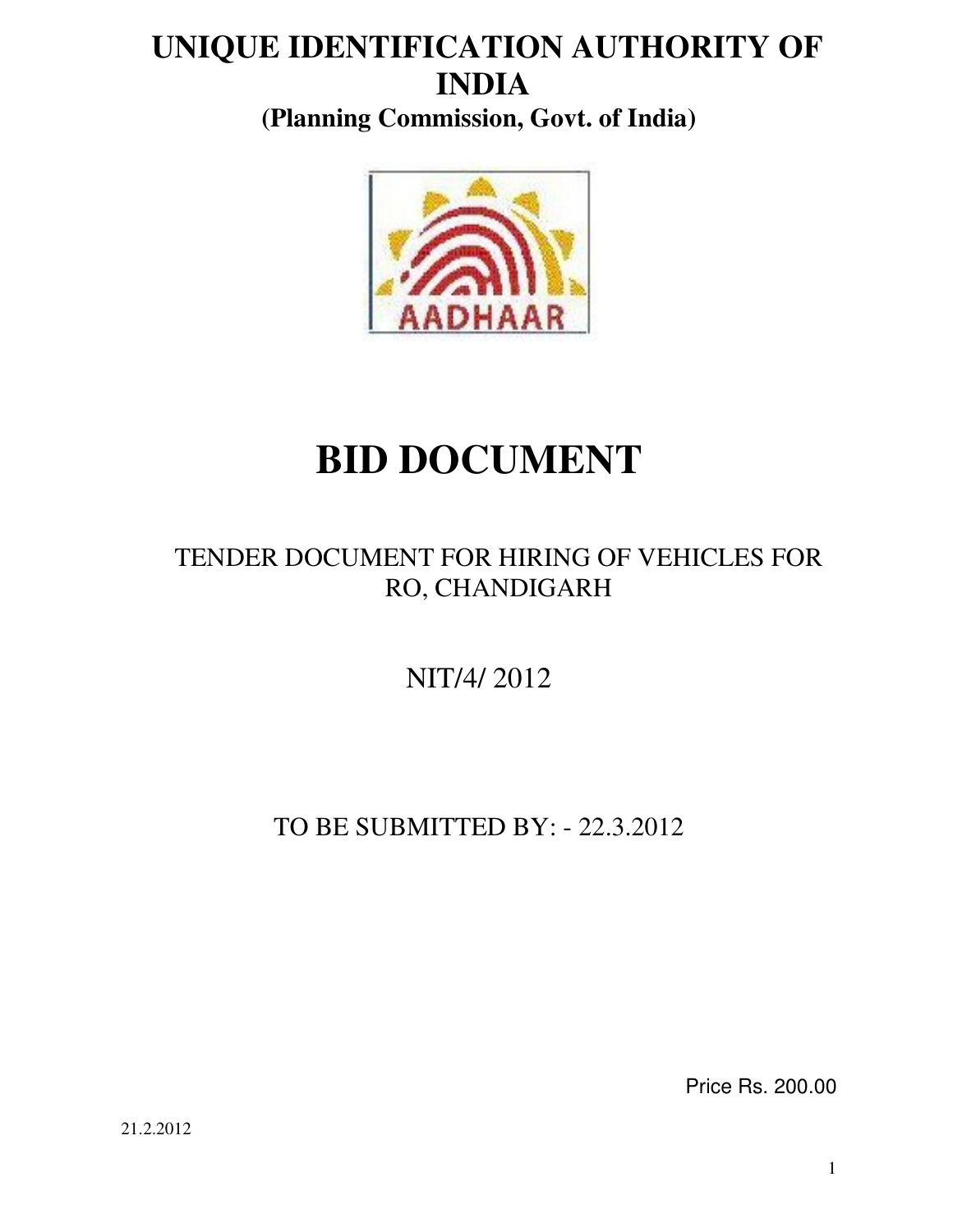## **UNIQUE IDENTIFICATION AUTHORITY OF INDIA REGIONAL OFFICE, 3-4TH FLOOR, SCO-139-141, SECTOR-17C, CHANDIGARH (Planning Commission, Govt. of India)**

#### **NOTICE INVITING TENDER**

**O**n behalf of Deputy Director General**, UIDAI, RO, Chandigarh** sealed tenders(2 bid system, technical and commercial) are invited for hiring of vehicles. The detail of which is as under:-

- i. The bidder should be either recognized as Tourist Transport Operator or registered under Companies Act or under Shops & Establishment Act or Firm or Proprietorship firm or Partnership firm
- ii. The bidder should have minimum one year experience of satisfactory performance in providing similar services to any Govt. Deptt/PSU or reputed Pvt. Ltd. Co./firm in any of the last three years.
- iii. The bidder should have minimum three number of commercial vehicles registered as Taxis with permit of RTOs in the name of Prop/Company/Partnership/firm/Director.

#### **Requirement**

The present requirement is for Three Tata Indica Car (Diesel) or equivalent and one Honda City (Petrol) or equivalent. The vehicle to be provided under this Tender should not be older than three years.

 Intending eligible bidders may obtain Bid Document from **ADG (Admin.), UIDAI, RO, SCO-139-141,Sector-17C, Chandigarh** on payment of Rs 200/- (Rs. Two hundred Only) (non refundable) on all working days up to 15.00 hrs of 22.3.2012. The payment will be accepted in the form of Cross Demand Draft drawn on any Scheduled Bank in favour of "Accounts Officer, UIDAI, RO, Chandigarh". Bidders shall have to deposit **Rs.20,000/- (Rupees Twenty Thousand only)** as a EMD in the form of Demand Draft/Bankers Cheque along with the bid. (Technical & Financial bid)

 For further details, please refer to Tender Document available on our website www.uidai.gov.in.

 **The last date of receipt of tenders is 22.3.2012 by 3:00pm.** 

#### **Address of Submission of Tender:**

**The Assistant Director General, Regional Office, SCO-139-141, 3rd & 4th Floor, Sector 17-C, Chandigarh-160017 Tel: 0172-2771213, 2771215 Website: www.uidai.gov.in**

Abridged NIT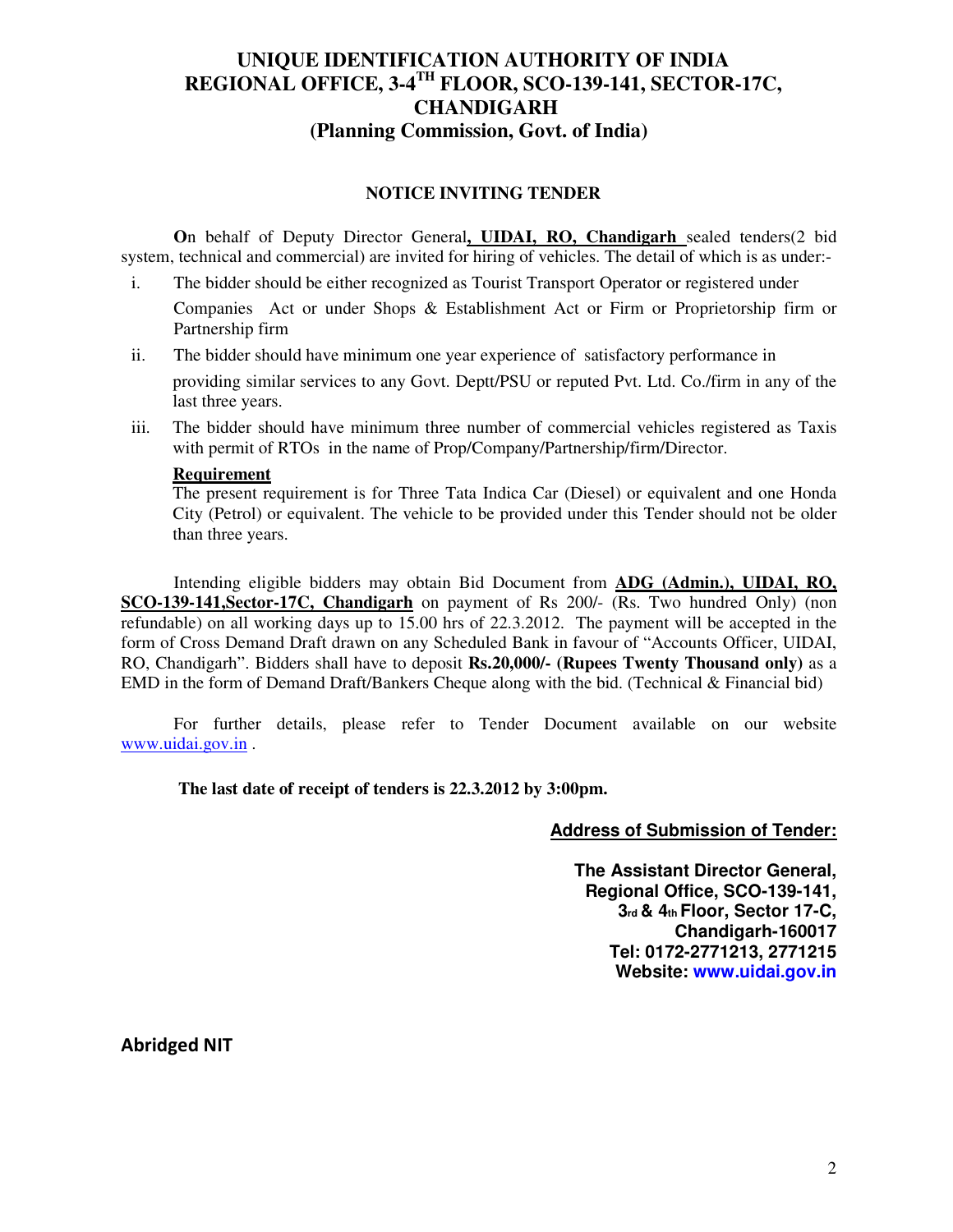#### UNIQUE IDENTIFICATION AUTHORITY OF INDIA PLANNING COMMISSION, GOVT. OF INDIA, 3- 4th Floor SCO 139-141, SECTOR 17-C, CHANDIGARH-160017

#### Detailed Notice Inviting Tender

#### Tender for Hiring of Vehicles

No. NIT/4/ 2012 dated at Chandigarh the 21.02.2012

 Sealed tenders on behalf of UIDAI are invited by UIDAI, RO, Chandigarh for the following works:

#### 1. Name of work:-**Hiring of 3 Nos. of Tata Indica Cars and 1 No. of SX4/ Honda City or equivalent Car for 2000 Kms. Per month.**

| S.No. | <b>Tender Enquiry</b> | Estimated cost of | Cost of Bid Document   Bid Security (Rs.) |            |
|-------|-----------------------|-------------------|-------------------------------------------|------------|
|       | No.                   | work $(Rs.)$ per  | (Non refundable) in                       |            |
|       |                       | annum             | Rs. Including Sales                       |            |
|       |                       |                   | Tax                                       |            |
|       | No. NIT/4/2012        | $9,50,000/$ -     | 200.00                                    | $20,000/-$ |
|       |                       |                   |                                           |            |

Period of Contract:- One year from the date of agreement (with option of extension for further one year)

2. Purchase of Tender document:- Tender document can be purchased by paying cost of bid document in cash to Accounts Officer, UIDAI, RO, Chandigarh.. Tender document can also be downloaded from the website www.uidai.gov.in

(Bid Document and subsequent clarifications on bid terms if any can be down loaded from UIDAI web site **www.uidai**.gov.in If Bid Form is downloaded from Web-site, it must be accompanied by DD for Rs. 200.00 as cost of documents and the same should be kept with the TEHCNICAL BID in addition to Bank Guarantee on Bid security amount Rs. 20,000/-)

3. Bid Security valid for 180 days is to be deposited in the form of Demand draft/ bankers cheque issued by a Scheduled Bank.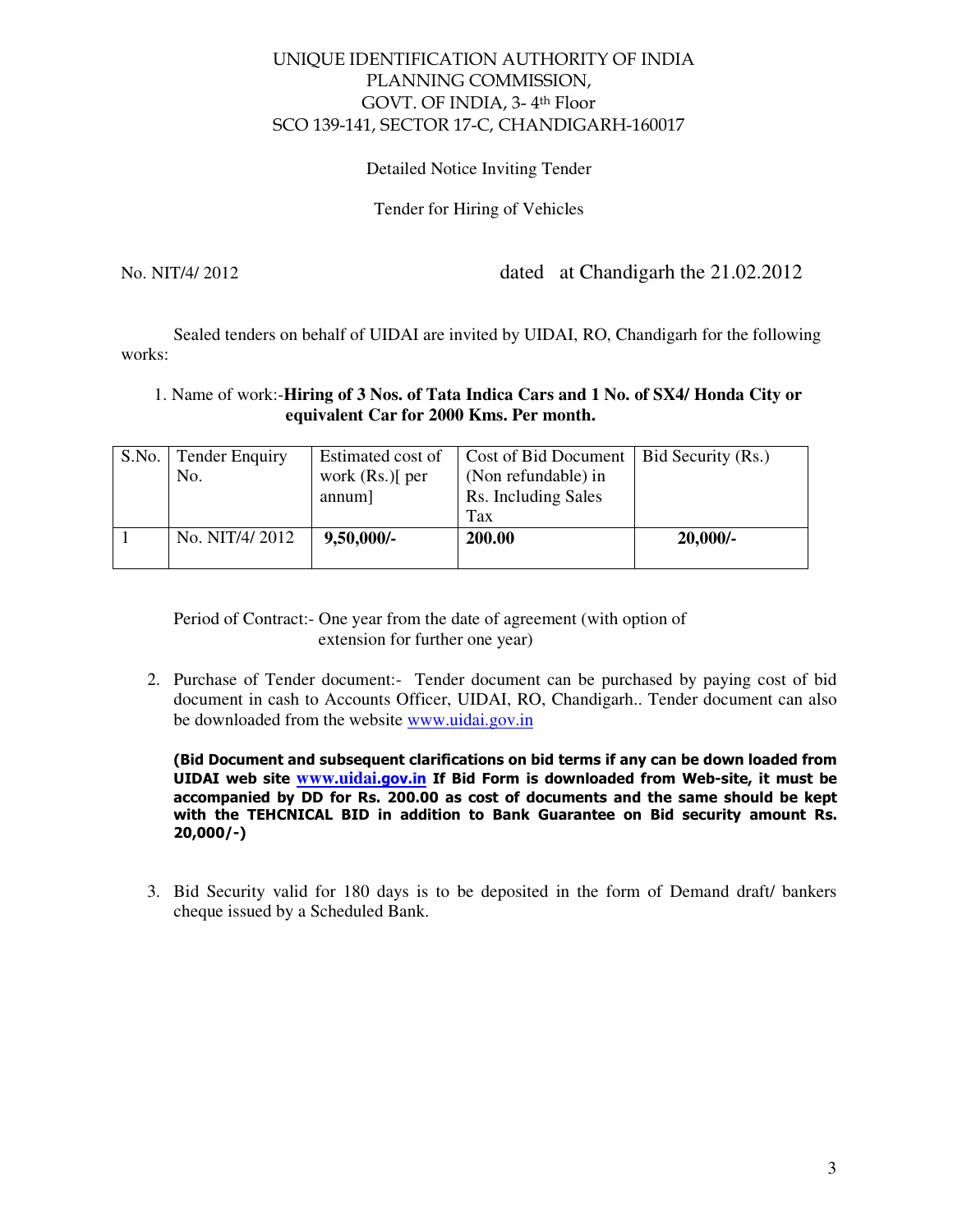## **SECTION-I UNIQUE IDENTIFICATION AUTHORITY OF INDIA (Planning Commission, Govt. of India)**

#### **NOTICE INVITING TENDER**

**O**n behalf of Deputy Director General**, UIDAI, RO, Chandigarh** sealed tenders(2 bid system, technical and commercial) are invited for hiring of vehicles. The detail is as under:-

i. The bidder should be either recognized as Tourist Transport Operator or registered under

Companies Act or under Shops & Establishment Act or Firm or Proprietorship firm or Partnership firm

- ii. The bidder should have minimum one year experience of satisfactory performance in providing similar services to any Govt. Deptt/PSU or reputed Pvt. Ltd. Co./firm in any of the last three years.
- iii. The bidder should have minimum three number of commercial vehicles registered as Taxis with permit of RTOs in the name of Prop / Company/ Partnership/firm/Director.

#### **Other Conditions**

- a) The vehicle to be provided under this Tender should not be older than three years.
- b) The vehicle must run on fuel as mentioned under Section-V of Schedule of requirement and Hire Charges of the Tender.

Intending eligible bidders may obtain Bid Document from **UIDAI, RO, Chandigarh** on payment of Rs 200/- (Rs. Two hundred Only) (non refundable) on all working days up to 15.00 hrs of 22.3.2012. The payment will be accepted in the form of Cross Demand Draft drawn on any Scheduled Bank in favour of "Accounts Officer, UIDAI, RO, Chandigarh". Bidders shall have to deposit **Rs. 20,000/- (Rupees Twenty Thousand only)** as EMD in the form of Demand Draft/Bankers Cheque along with the bid.

> --------------------- **Schedule to the invitation of Tender**

| 1.       | Designation and address of the                                         | : ADG(A), O/o UIDAI, RO, SCO 139-141                                                                                          |
|----------|------------------------------------------------------------------------|-------------------------------------------------------------------------------------------------------------------------------|
|          | authority Inviting tender                                              | 3-4 <sup>th</sup> Floor, Sector 17C, Chandigarh                                                                               |
| 2.       |                                                                        | : No. NIT/4/2012                                                                                                              |
| 3.       | Time and last date of issue of Bid Document : 15.00 Hrs. of 12.3.2012. |                                                                                                                               |
| 4.       | Time and Date of                                                       |                                                                                                                               |
|          |                                                                        |                                                                                                                               |
| 5.       | Time and date of                                                       |                                                                                                                               |
|          | Opening of Tender ( <b>Technical Bid</b> )15.30 Hrs. of 22.3.2012.     |                                                                                                                               |
| 6.       | Minimum Validity of                                                    |                                                                                                                               |
|          | Tender offer                                                           |                                                                                                                               |
| 7.       |                                                                        | Type and number of vehicles required  3 Tata Indica Cars (Diesel) or equivalent & 1<br>SX4/ Honda City (Petrol) or equivalent |
|          |                                                                        | Approx. quantity 4 numbers (No. can vary)                                                                                     |
| 8.       |                                                                        |                                                                                                                               |
|          |                                                                        | for One more Year.                                                                                                            |
| $\Omega$ | Total Myschan of nagaze of tandan dogwoont                             |                                                                                                                               |

Total Number of pages of tender document …..

(Bid Document and subsequent clarifications on bid terms if any can be down loaded from UIDAI web site **www.uidai**.gov.in If Bid Form is downloaded from Web-site, it must be accompanied by DD for Rs. 200.00 as cost of documents and the same should be kept with the TEHCNICAL BID in addition to Bank Guarantee on Bid security amount Rs. 20,000/-)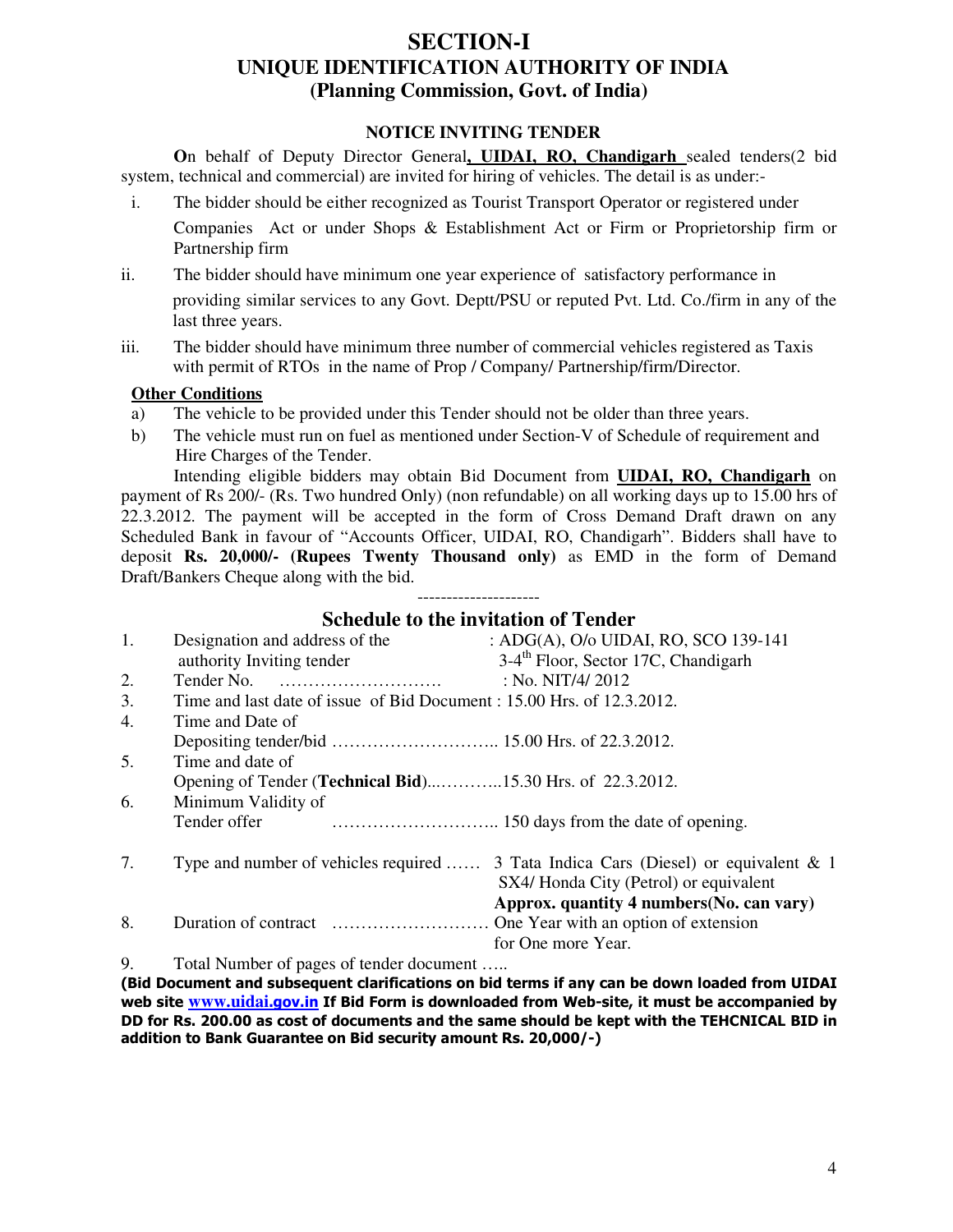## **SECTION-II SCOPE OF WORK**

The Bidder is required to provide commercial vehicles fully conforming to RTA/RTO regulation along with fuel, driver etc and carryout periodical maintenance and execute the work through their Supervisor.

#### **Monthly KM Hire Slab and daily rate basis:**

As per monthly requirement the vehicles will be requisitioned. The Monthly KM hire slab on which cars are required and the estimated number of such **hiring per Month** are tentatively indicated below.

| <b>Monthly Hire slab</b> | <b>Quantity of Tata Indica cars</b><br>(Diesel) or equivalent vehicle | Quantity of SX4/ Honda City<br>(Petrol) or equivalent vehicle |
|--------------------------|-----------------------------------------------------------------------|---------------------------------------------------------------|
| $2000$ KMs / month       |                                                                       |                                                               |

The Tables shown above is only indicative and for regular work. The actual deployment may vary from time to time depending on work schedule, company's policy, intensity of maintenance and interruption duties and developmental activities etc. **The additional requirement for a short period to meet the 'Peak Operational requirement' if any on day to day basis is also to be met with at the same rate quoted for regular work on pro-rata basis.**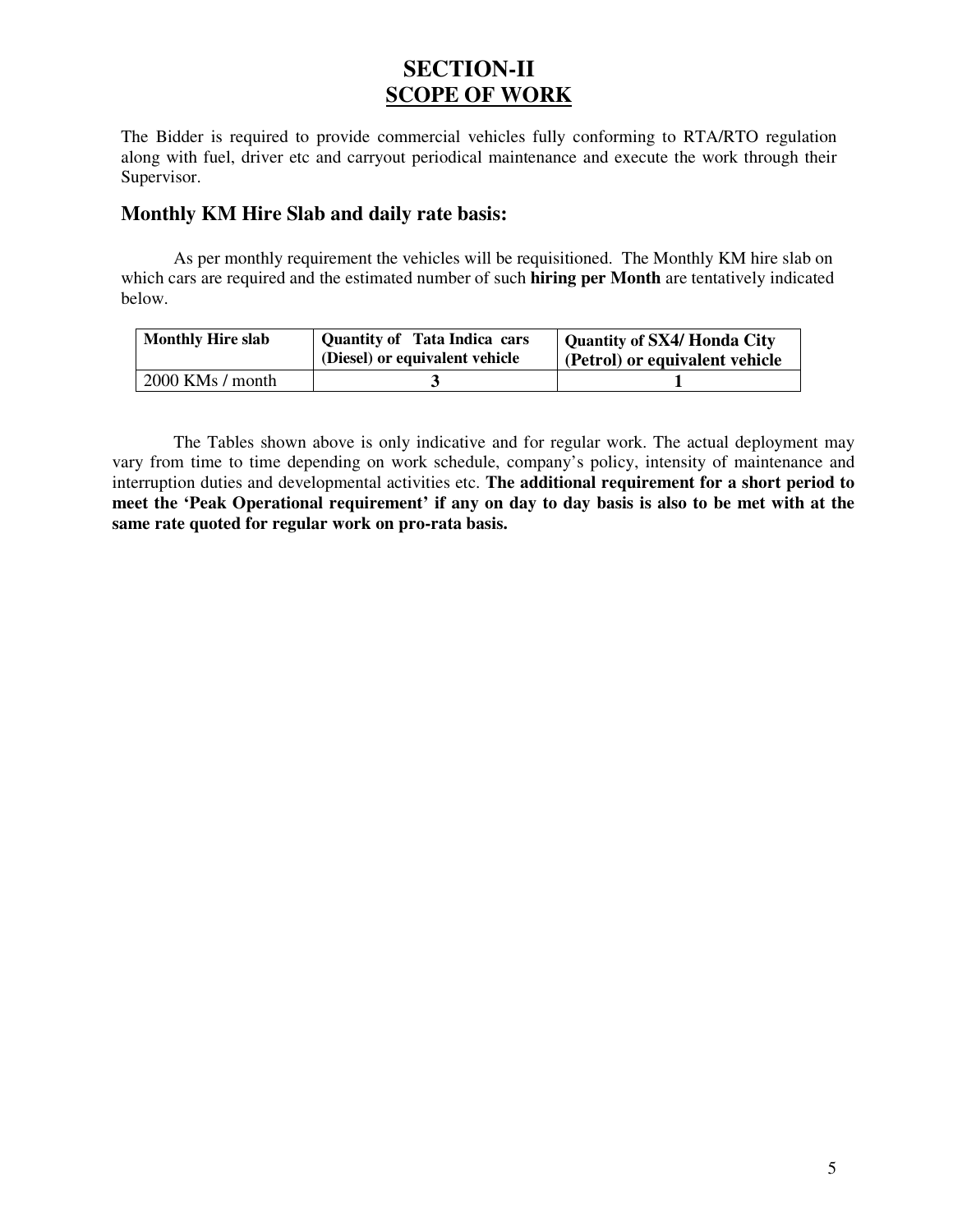## **SECTION-III SERVICE PROVIDER'S OBLIGATIONS**

- 1. **Service to be provided** is supply on demand vehicles with licensed drivers, registered as commercial vehicles on hiring basis for running within the jurisdiction of **Punjab, Haryana, Himachal Pradesh, J&K and Chandigarh (UT)**. **However the vehicle may also go to New Delhi.** The essence of the contract is to provide Prompt, Punctual, Efficient, Safe, Courteous and Quality Service.
- 2. **Registration** of vehicle should be current, valid and genuine. Similarly, the insurance of the vehicle should be valid, current & as per applicable norms.
- 3. **Vehicle** shall have pollution control certificate at all time during the contract period.
- 4. **The contractor** shall produce all the important documents in original when asked to do so. These documents include Registration papers, Insurance policies, Driving Licenses and road permit at least for Chandigarh, Punjab, Himachal Pradesh and Haryana.
- 5. **The contractor** shall comply with all relevant rules and regulations of Motor Vehicle Act applicable at present and may be enforced from time to time.
- 6. **Quantity of Vehicles** to be hired are shown in the Scope of Work. However UIDAI shall place the order only as per the actual requirement from time to time from the **empanelled** transporters as per Clause 7 of Section IV of tender document.
- 7.Full Month would imply 2000kms and 25 days upto 300 hrs.
- 8. **Notice period for supply of vehicles** shall be one day in advance for Regular requirements. One hour in advance for additional requirement during office hours. Telephonic intimation shall be considered as notice.
- 9. **Reporting Place for vehicles** is within the jurisdiction of **Chandigarh (UT), Mohali and Panchkula**. Actual place of reporting shall be specified by users of vehicles.
- 10. **Counting of Distance** will be from the starting **point** of the user and closing at the point wherever user completes his / her travel. The distance covered in each way between user delivery address and the garage/ normal parking place will be allowed on actual basis or 5 KMs whichever is less.
- 11. **Accuracy of Meters** will be checked periodically by any authorized officer of UIDAI and reserves the right to get the meter calibrated or checked at any time at his sole discretion and in the event of any error/fault in the meter being noticed, the bill for the journey undertaken (including those undertaken earlier) would be adjusted, besides any other penal action as decided by UIDAI, which may even lead to termination of Contract.
- 12. **Miscellaneous Conditions:-** Service Provider should comply with the following:
	- (i) **Telephones-** Telephones, where requisition of vehicles can be conveyed all the 24 hrs. Telephone Numbers must be specified in the bid.
	- (ii) **Identity Cards-** Proper Identity Cards after verifying the antecedents of his drivers' thro' Local Govt. offices.
	- (iii) **Documents of vehicles-** The attested copy of R/C Book and the Insurance policy of vehicles supplied under this contract should be submitted to the authorized person of the UIDAI and will be subject to scrutiny.
	- (iv) **Uniforms-** provide his employees uniforms as required under the **RTA, Chandigarh** rules which shall be worn by them all the time while on duty.
	- (v) **Statutory Requirements** It is desirable to have the Registration with EPF, ESI Code, Service Tax, PAN etc. However, if the Service Provider does not possess any or all the above, they should obtain the same if required by law to execute this service, before signing of the agreement.
	- (vi) **Govt.Tax / Levy / Duty** other than Service Tax for plying the vehicles in the jurisdiction of **RO, Chandigarh** will be borne by the Service Provider.
	- (vii) **Parking / Toll Charges**, if any, may be claimed by Producing valid parking / Toll slips.
	- (viii) **No other charges** such as halting/detention will be permitted. Rates to be quoted on fixed monthly charges for specified Km. run and per Km run in excess of specified Kms. However, Rs. 100/- per night halt (After 10 P.M.) will be given in case of outstation night halt.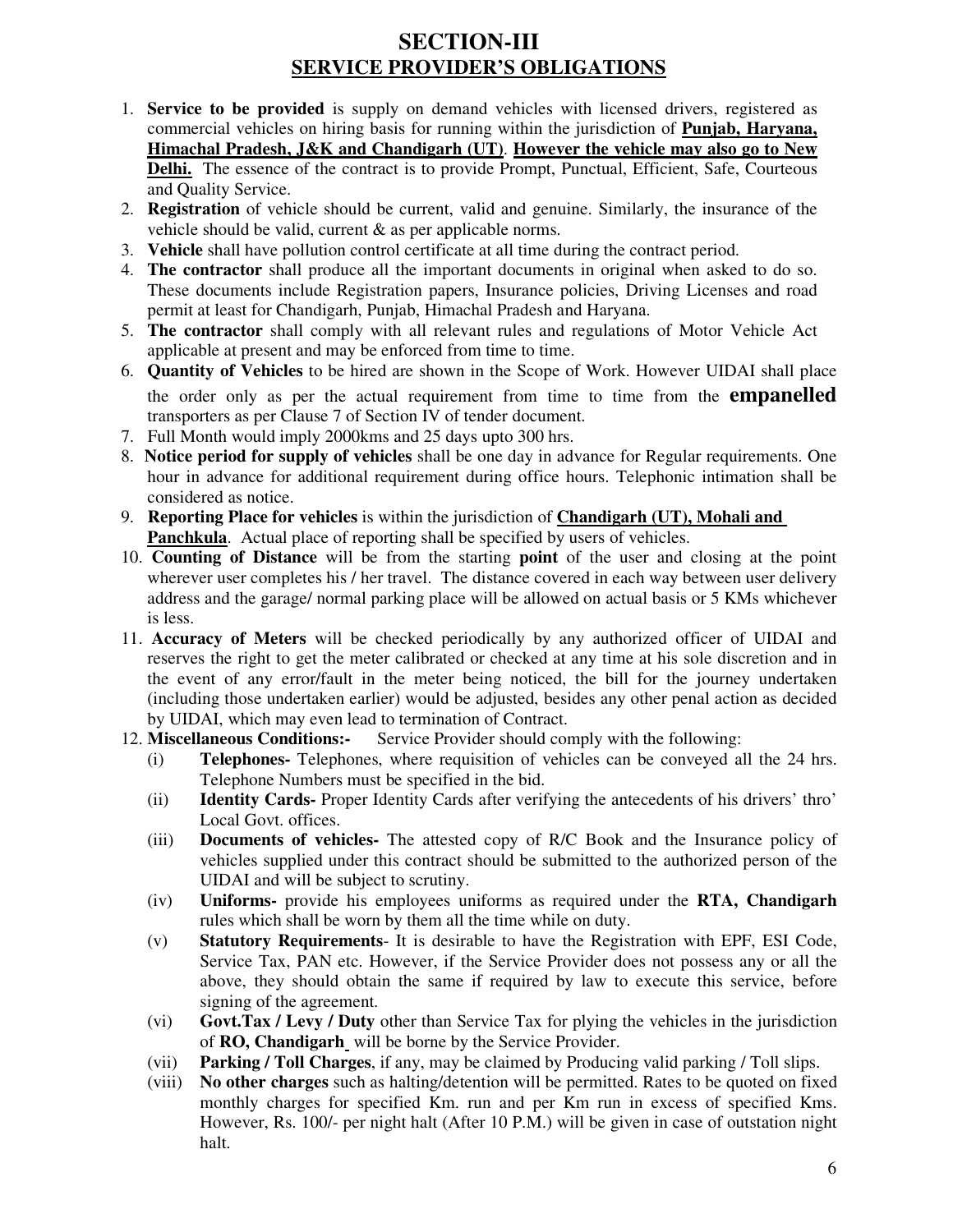- (ix) **Normally Sunday** will be holiday. If vehicle is called on Sunday, the day will be adjusted on other day in the same month.
- (x) **Drivers** attested copy of driving license should be submitted during the contractual period.
- (xi) **Consumables** like lubricants, tyres, battery and repairs, maintenance, taxes, insurance, etc. will be to the Service Provider's liability.
- (xii) **Assign** driving to only qualified experienced licensed drivers and also assume full responsibility for the safety and security of the officers/officials and store items.
- (xiii) **Vehicles Up-keep** shall be in good condition along with good and clean Seat covers & curtains. Vehicles so hired may be inspected by a pre-designated committee of UIDAI officers with reference to good/properly maintained vehicle including cabin, upholstery, seats etc.
- (xiii) **Unused KMs,** if any during a particular month , will be carried over to the subsequent two months and will be adjusted against any extra KMs if performed over and above 2000 Kms per month & vice versa. A certificate to this effect be given on the body of the bill while submitting claim for payment by contractor/controlling officer.

#### 13. **Debarring Conditions:-**

- (i) No vehicle should be supplied having registration in the name of employee of UIDAI or their close relative and a Certificate to this effect be given on the body of bill while submitting claim.
- (ii) No sub-contracting of the Service allotted is permissible by UIDAI. The near relatives of all UIDAI employees either directly recruited or on deputation are prohibited from participation in this tender.
- (iii) The tampering of meter reading, vehicle usage timings, overwriting of Summary / log sheet and misbehavior of driver while on duty shall be viewed seriously, leading to even cancellation of contract.
- (iv) Service Provider shall not engage any person below 18 years of age.

#### 14. **UIDAI will not have obligation:-**

- (i) No liability whatsoever for payment of wages/salaries other benefits and allowances to his personnel that might become applicable under any Act or Order of the Govt. in this regard and the Service Provider shall indemnify UIDAI against any/all claims which may arise under the provisions of various Acts, Government Orders etc. and any breach of such laws or regulations shall be deemed to be breach of this contract.
- (ii) No direct or indirect liability arising out of such negligent, rash and impetuous driving which is an offence under section 29 of IPC and any loss caused to UIDAI have to be suitably compensated by Service Provider.
- (iii) Not be responsible for theft, burglary, fire or any mischievous deeds by his staff.
- (iv) Service Provider shall be the employer for his workers and UIDAI will not be held responsible fully or partially for any dispute that may arise between the service provider and his workers.

#### 15. **Penalty for breach of terms & conditions:**

- (i) In case of break down, after it's reporting for duty, the vehicles will have to be replaced by same type immediately or not more than one hour. In case of non-availability of suitable vehicle a penalty up to Rs. 200/- may be imposed in addition to deduction on pro-rata basis for the period. If the number of break down exceeds three times in a month, a penalty of Rs.300/- per break down shall be imposed.
- (ii) The penalty for absence during extra Hour duty will be Rs.100 per occasion and for Temporary absence during duty hours without valid permission shall be Rs.75 per hour of absence.
- (iii) In case of non-availability of vehicles for any particular day penalty of Rs.500/- per day shall be imposed in addition to deduction of hire charges on pro-rata basis for the period.
- (iv) If the vehicle provided by the Service Provider is found to be not in good condition or without proper document; the vehicle may be rejected and sent back. No payment shall be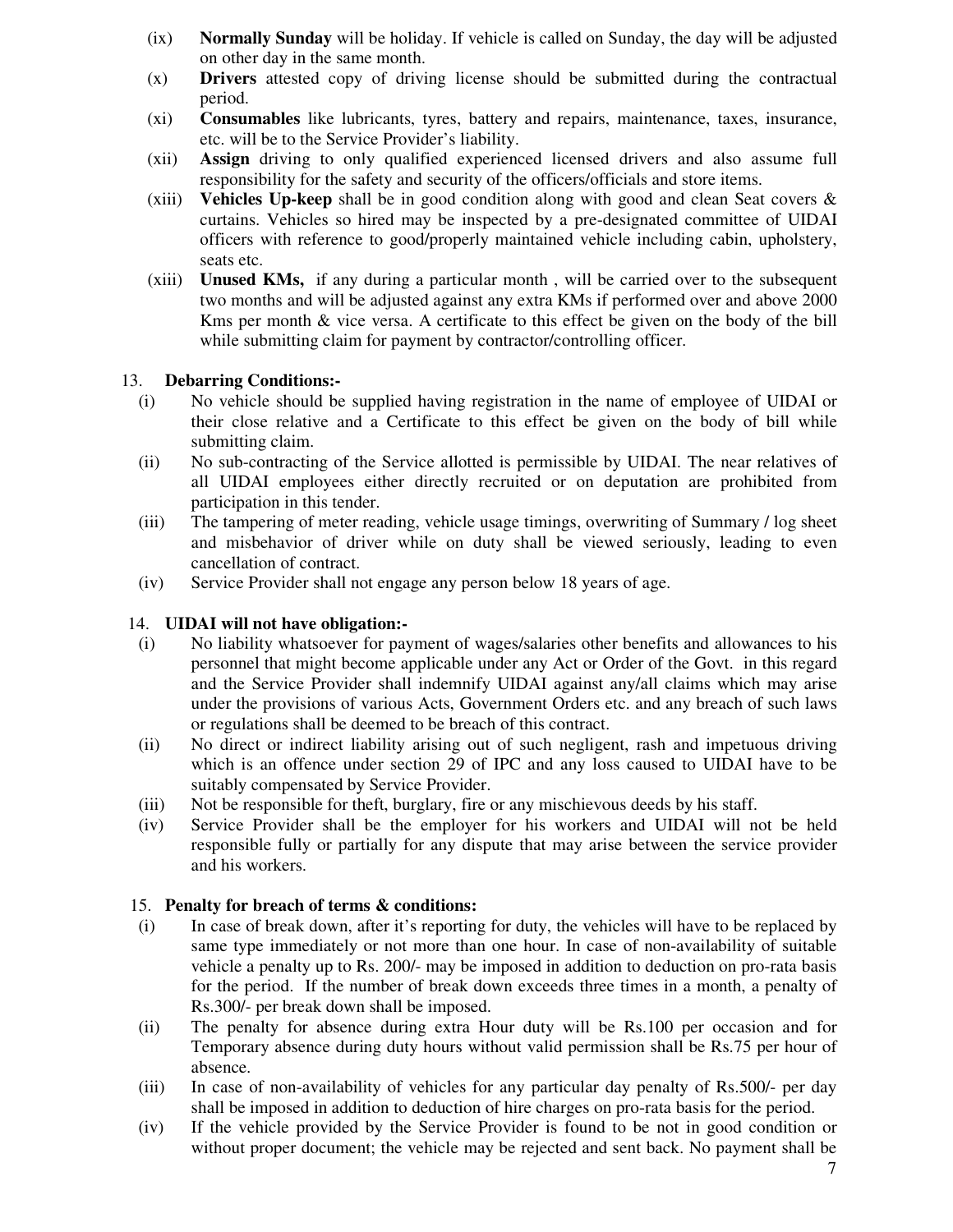made on account of such rejection. However, in case of dispute the decision of **DDG, RO, Chandigarh** would be final.

- (v) No payment will be made for vehicles supplied by the Service Provider older than **three years.**
- (vi) Should not refuse to provide vehicles against UIDAI's requirement and on each refusal a penalty as given at item (iii) above will be deducted from the running bills besides any other action which may even lead to termination of contract.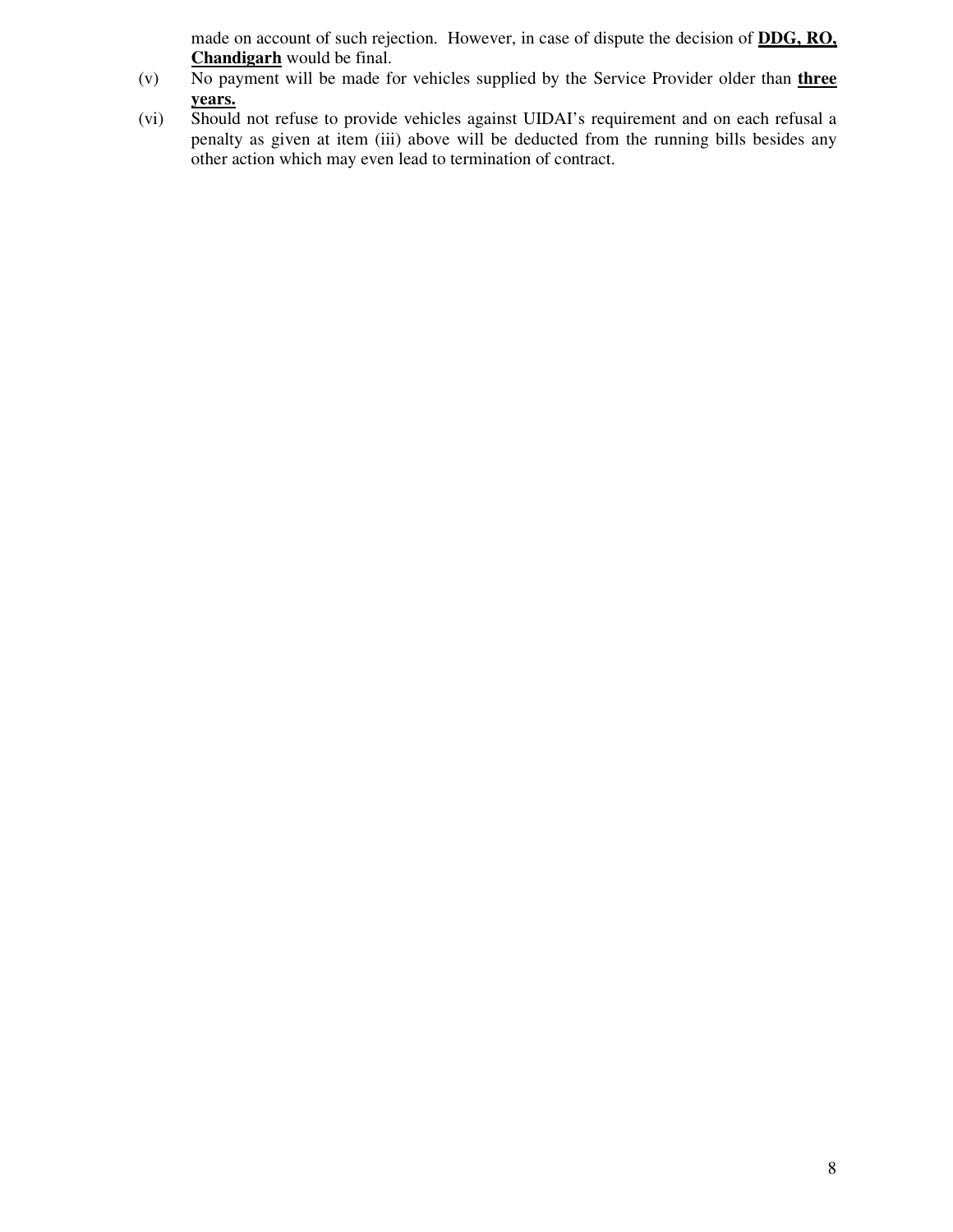## **SECTION-IV GENERAL (COMMERCIAL) CONDITIONS**

#### **1. Bidder Eligibility:**

- i. The bidder should be either recognized as Tourist Transport Operator or registered under Companies Act or under Shops & Establishment Act or Firm or Proprietorship firm or Partnership firm
- ii. The bidder should have minimum one year experience of satisfactory performance in providing similar services to any Govt. Deptt/PSU or reputed Pvt. Ltd. Co./firm in any of the last three years.
- iii. The bidder should have minimum three number of commercial vehicles registered as Taxis with permit of RTOs in the name of Prop/Company/Partnership/firm/Director.

#### **2. Bid Forms (Two Bid Format).**

- 2.1 The tender should be submitted in **two covers**; *One* super-scribing Technical Bid and **Second** Financial Bid and both the envelopes are in turn, be put in another envelope and this envelope should be superscripted **"Tender for Hiring Vehicles"**. All the three envelopes are to be duly sealed. Technical Bid and Financial Bid shall be opened separately. No indication of the Prices will be made in the Technical Bid. If the tender document is downloaded, then amount of tender document should also be submitted in separate envelop super-scribing as cost of tender document.
- 2.2 Tender will be opened in the presence of Bidders present on the due date of opening i.e. **15.30 Hrs. on 22.3.2012**. Technical Bids of the Tenders received will be opened on that day and the Sealed Financial Bids will be kept in UIDAI custody. The Time, Date and Venue of the opening of FINANCIAL BIDS will be intimated only to those Bidders, whose Technical Bid is accepted after evaluation of details and documents furnished in **Annexure-1**. No correspondence in this regard will be entertained. Incomplete Tender or Tender in which both technical Bid and Financial Bid are found in the same envelope is liable to be rejected. All Columns should be furnished with relevant details and no column should be left blank.
- 2.3 Financial Bid of the selected bidders only will be opened.
- 2.4 Bidder shall furnish the documents as per **Technical Bid Form at Annexure-1**
- 2.5 Rates should be quoted as per the Schedule of Requirement & Hire Charges and should be enclosed to Financial Bid Form at **Annexure-1I**. The format for Financial Bid should not be changed in any manner. Addition / deletion / alteration of the text will automatically render the tender invalid and therefore, will be summarily rejected.
- 2.6 The duly filled tenders must be accompanied with a **EMD of Rs. 20,000/- (Rupees Twenty Thousand only) valid for 180 days** from the date of tender opening as Bid Security.
- 2.7 In brief, the bid shall comprise:-
	- Technical Bid (duly filled Annexure I(all three pages)
	- Financial Bid (duly filled Annexure II (all two pages)
	- Bid Security (Clause 2(c) of Section IV)
	- Cost of Tender Document (if downloaded from website)
- 2.8 Tender should be submitted to  $\frac{O}{o}$  ADG(Admn.) UIDAI, RO, Chandigarh, SCO<br>139-141, 3-4<sup>th</sup> Floor, Sector-17C, Chandigarh on or before 1500 Hrs. of **139-141, 3-4th Floor, Sector-17C, Chandigarh on or before 1500 Hrs. of 22.3.2012.**
- 2.9 The bidder is requested to examine all instructions, forms, terms and specification in the Bid documents. Failure to furnish all the information required as per Bid Documents or submission of the bids not substantially responsive to the Bid Documents in every respect will be at the bidder's risk and may result in rejection of the Bid.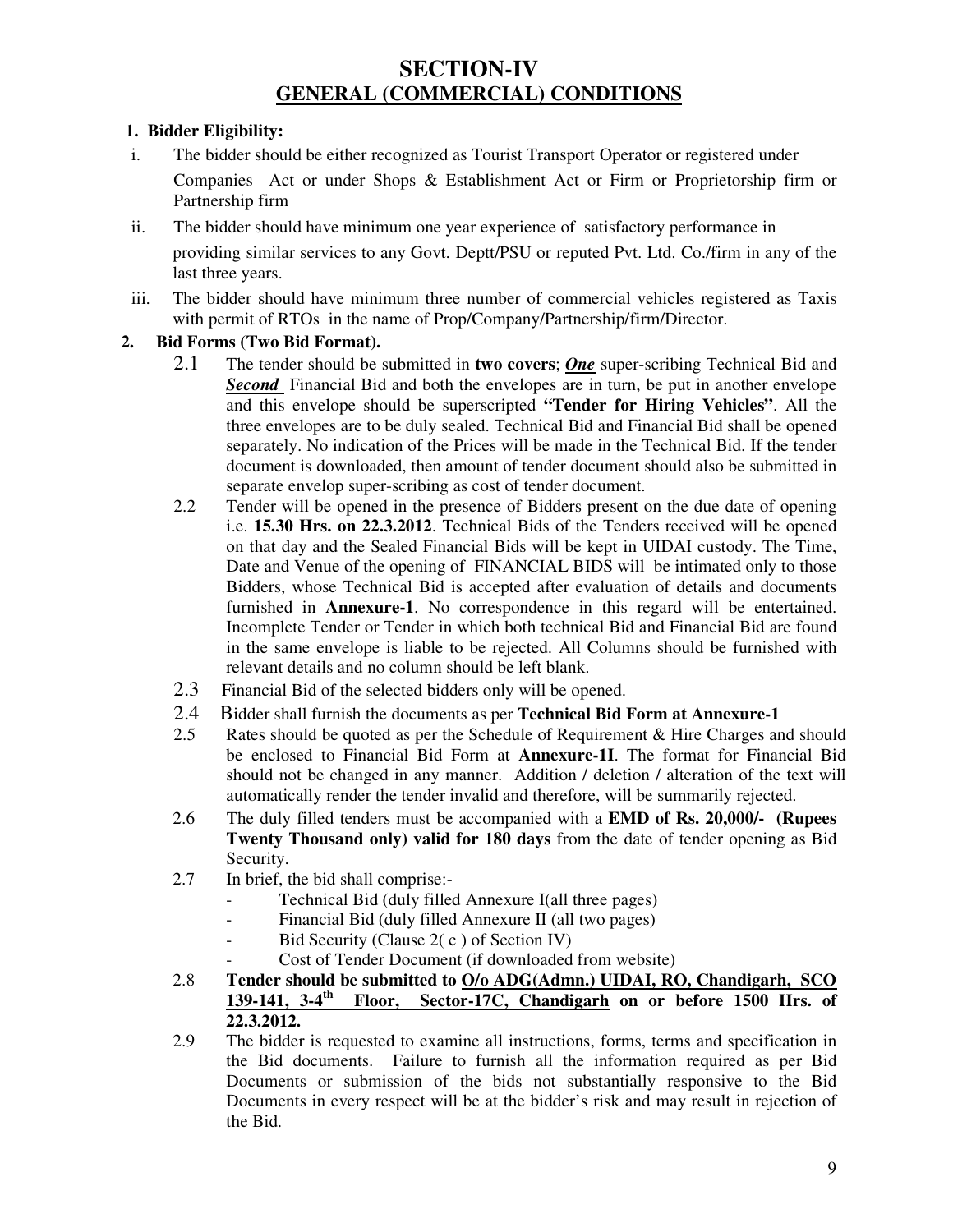- 2.10 A prospective bidder requiring any clarification on the Bid document shall notify the purchaser in writing. The purchaser shall respond in writing to any request for the clarification of bid document which it receives not later than 7 days prior to the date of opening of Tender.
- 2.11 At any time, prior to the date of submission of bid, UIDAI may, for any reason whether at its own initiative or in response to a clarification required by a prospective bidder, modify the bid documents by amendments.
- 2.12 The amendments shall be notified in writing to all prospective bidders and these amendments will be binding on them.
- 2.13 The bidder shall bear all costs associated with the preparation and submission of the bid. UIDAI in no case be responsible for these costs regardless of the conduct or outcome of the bidding process.

#### 2(a). **Period of validity of bids**

(i) The bid shall remain **valid for 150 days** after the date of opening of bids. A bid valid for a shorter period shall be rejected by UIDAI as non-responsive.

(ii) A bidder accepting the request of UIDAI for an extension to the period of bid validity, in exceptional circumstances, will not be permitted to modify his bid.

#### **2(b). Bid Price.**

i. The supplier shall quote price as per schedule given in **Section V** for all types of Vehicles given in the schedule of requirement. The composite price should include all the type of Taxes, including service Tax etc, as applicable from time to time. However, the basic unit price needs to be individually indicated against the supply under the contract.

ii. The price quoted by the bidder shall remain fixed during entire period of Contract  $\&$  shall not be subject to variation on any account. A Bid submitted with an adjustable price quotation will be treated as non-responsive and rejected.

iii "Discount" or extra charges if any mentioned by the bidders shall not be considered unless these are specifically indicated in the price schedule.

#### **2 (c ). Bid Security**

The bidder must deposit Rs. 20,000/- (Rupees Twenty Thousand

only) as EMD. The Bid Security shall be in the form of **Demand Draft/Bankers Cheque** 

**valid for 180 days** from the date of tender opening and may be submitted in separate cover.

2(c ) i. The successful bidder's security will be discharged upon the bidder's acceptance of the award of contract satisfactorily in accordance with **clause 9 of Section-IV** and furnishing the performance security & signing the contract as per clause 10 of Section IV.

#### **2(d ). The Bid Security may be forfeited**:

- i. If bidder withdraws his bid during the period of bid validity specified by the bidder in the bid form.
- ii. If the successful bidder fails
- iii) to sign contract in accordance with clause 10
- iv) to furnish performance security in accordance with clause 9 of Section IV
- v) A bid not secured in accordance with para 2 (b) shall be rejected by the UIDAI as Non-responsive at the bid opening state and returned to the bidder unopened.
- vi) The bid security of unsuccessful bidder will be discharged / returned as early as possible but not later than 30 days after the expiry of the period of bid validity.

#### **2 (e) . Clause by clause compliance.**

A clause- by – clause compliance of service to be provided shall be given as per Scope of Work **Under Section-II** and General & Commercial Conditions **Under Section-III**. In case of deviation a statement of deviation shall be given.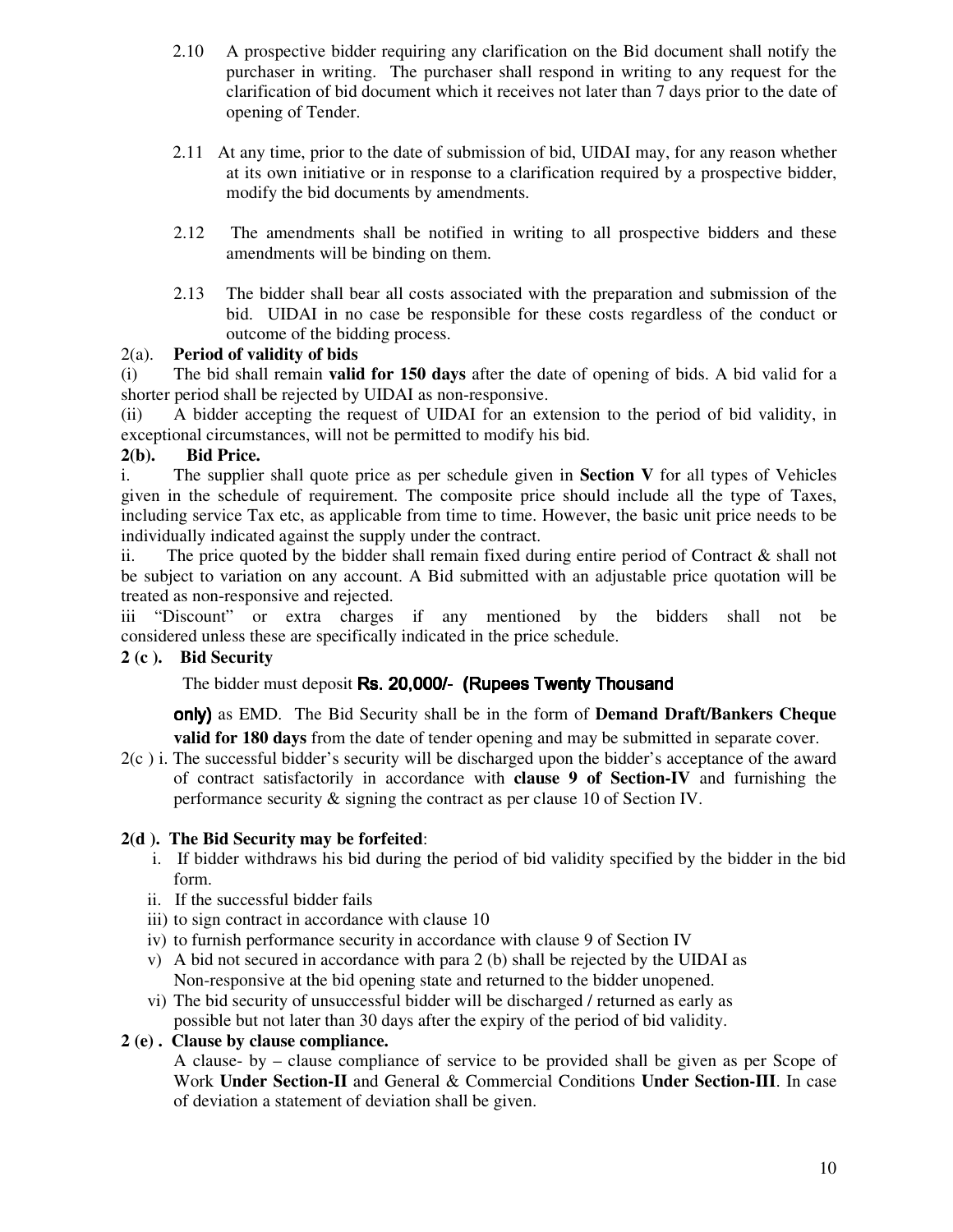#### **3. Right to Accept or Reject:**

UIDAI shall not be bound to accept the lowest or any tender and reserves to itself the right to accept or reject any bid or to accept whole or a portion of tender, as it may deem fit, without assigning any reason thereof and without incurring any liability to the affected bidder(s) for the action of UIDAI.

#### 4. **Bid opening**

A Technical Evaluation Committee of UIDAI, RO, Chandigarh shall open the Technical bid cover in the presence of bidders or their authorized representative who wish to be present at the time of opening of bids on due date. After scrutiny and evaluation of the Technical Bids, the UIDAI will shortlist those who are eligible and the date of opening of Financial Bid will be intimated later on. The financial bid will be opened only in those cases that fulfill the eligibility conditions and furnish all documents as given in Technical Bid.

#### 5. **Bid Evaluation**

- 5.1 **Financial Bids** shall be evaluated to determine whether they are complete, whether any computational errors have been made whether documents have been properly signed and whether bids are generally in order.
- 5.2 If there is a discrepancy between words and figures the amount in words shall prevail. Prior to detailed evaluation, UIDAI will determine the substantial responsiveness of each bid to the bid document. A substantially responsive bid is one, which conforms to all the terms and conditions of bid documents without material deviation. A bid determined as substantially non-responsive will be rejected by UIDAI.
- 5.3 The procedure adopted for comparison of substantially responsive bids shall be on the **total cost of hire of the services for the vehicles** indicated in Scope of Work in **Section-II**, inclusive of all levies and charges as indicated in schedule at **Section V** of the bid document.

#### 6. **Award of Contract**

UIDAI shall consider placement of letter of intent to the bidder with the lowest evaluated price and whose offers has been found technically, commercially and financially acceptable. The bidder shall within 2 weeks of issue of letter of intent, give his acceptance along with performance security in conformity with **clause 9 of Section-IV.** The format of the performance security is at Annexure -3 of the bid document and the format of the agreement to be entered into with the bidder is at Annexure-4 of the bid document**.**

#### **7. Right to vary quantities**

UIDAI reserves the right at the time of award of contract to increase or decrease up to 25% of the required quantity of services specified in the Section-II without any change in hiring charges of the offered quantity and other terms and conditions.

#### **8. Duration / Period of Contract:**

Normally contract will be awarded for 1 (one) year. However, extension for the next year/part thereof will be considered keeping in view the various factors, such as prevailing market price, satisfactory performance of the firm. The decision of UIDAI shall be final & binding on the bidder.

#### **9. Performance Security:**

9.1 The successful bidder shall be required to deposit an amount equal to 5% of the Tendered value subject to maximum limit of Rs 50,000 (Fifty thousand only) within 1 week of conveying UIDAI's intention for accepting the bid as Performance Security.

9.2 Performance Security shall be submitted in the form of Bank Guarantee issued by a scheduled Bank and the Performa provided in **Annexure-3** of the bid document.

9.3 Performance Security will be discharged after completion of Service Provider's performance obligations under the contract.

9.4 If the Service Provider fails or neglects any of his obligations under the contract it shall be lawful for UIDAI to forfeit either whole or any part of performance security furnished by the bidder as compensation for any loss resulting from such failure.

#### 10. **Signing of Contract**

- 10.1 Signing of Agreement shall constitute the award of hiring contract on the bidder.
- 10.2 Upon the successful bidder furnishing the Performance Security the UIDAI shall discharge its bid security in pursuant to **clause 2C**.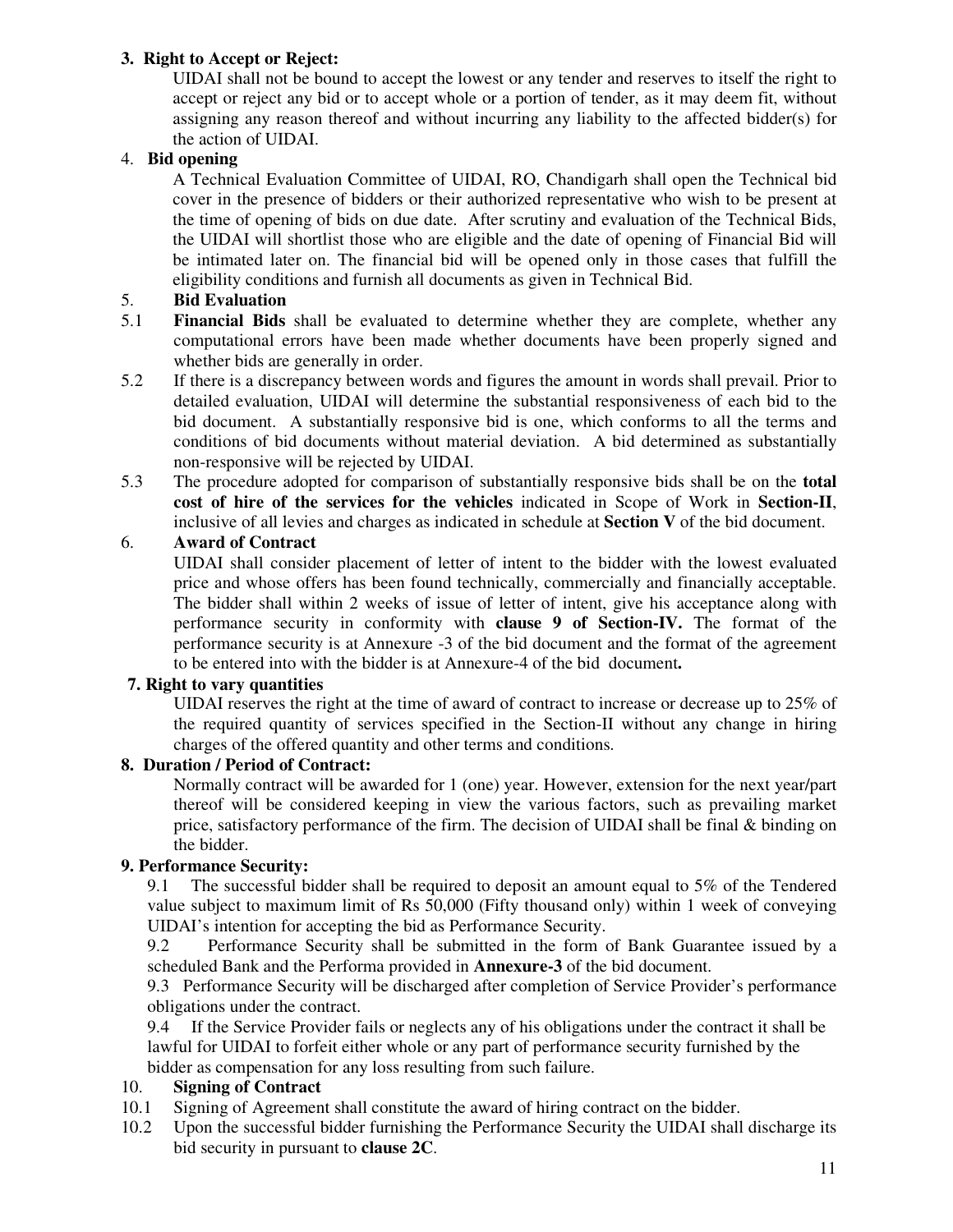#### 11. **Annulment of Award**

 Failure of the successful bidder to comply with the requirement of **clause 10** shall constitute sufficient ground for the annulment of the award and forfeiture of the bid security in which event UIDAI may make the award to any other bidder at the discretion of UIDAI or call for new bids.

#### **12. Prices:**

12.1 The rates should be on monthly basis. The KM slabs for monthly hire is shown in **Scope of Work in Section-II**. The rates for daily casual requirement shall be on pro-rata of monthly rates.

12.2 Rates charged by the Service Provider for the services given under the contract shall not be higher than the rates quoted by the Service Provider in his bid.

 12.3 In case of any reduction of taxes and statutory levies (if any) during the contractual period, UIDAI shall take the benefit of decrease in such taxes/ duties for the services to be availed from the date of enactment of revised duties/ taxes.

12.4 In case of increase in taxes/ duties during the contractual period, UIDAI shall be liable to revise the rates as per new taxes/ duties for the services to be availed for the remaining period of the contract.

#### **13. Price Revision:**

13.1 No escalation is admissible on any account whatsoever during the first three months of the contract. After three months of contract increase or decrease in hire charges due to variation in Fuel rates will be worked out and paid only when the variation to base rate is above 10%. Such increase or decrease in the hire charges due to these variations shall be worked out from the base rate on the following formula:

#### **Increase or decrease in Petrol/Diesel during the month =**

Actual KMs run by the vehicle X (Revised rate per litre - Base rate per litre)

Average KM per litre of Diesel / Petrol consumption (KMPL)

(**Note:-** The Base Rate of Petrol/Diesel is the prevailing rate on the date of opening of Tender. The Average KMPL is to be assumed as **9 Kms in case of AC cars** and **12 Kms in case of Non-AC Cars in both Petrol & Diesel driven.** If there is decrease in Fuel Price, formula will indicate negative figure which means the deduction shall be done from the bill)

13.2 The review for change in hire charges due to change in fuel rates shall be affected at the end of quarter, irrespective of start of contract i.e. on 31st March, 30th June, 30 Sept, and 31st December. The change in hire charges, if any, shall be applicable from the Ist day of next quarter. Base Rate of fuel would be fuel prices as on date of award of contract.

13.3 In case of minimum average run per litre of fuel (i.e Average KMPL) as assumed above is not achieved by any vehicle, then the extra cost of fuel consumed by the vehicle on the basis of actual KMPL of fuel will be deducted from the payment due for that vehicle.

13.4 The service provider shall submit supplementary bill for reimbursement towards increase in Fuel price on monthly basis without accumulation. This supplementary bill is to be supported with proof of fuel price prevailing on  $1<sup>st</sup>$  of the month.

**13.5 The vehicle must run on fuel as mentioned under Section-V of Schedule of requirement and Hire Charges of the Tender.** 

**Note:- Vehicles working on LPG/CNG are not to be engaged by the contractor. In case any vehicle at any stage found to be running on LPG/CNG, a penalty of Rs. 600.00 per day per vehicle will be imposed and the same will be deducted from the contractor bills/security deposit.** 

#### **14. Terms of Payment:**

14.1 The payment shall be made within 15 working days from the date of receipt of bill in the **O/o ADG(Admn.) UIDAI, RO, Chandigarh**. Monthly bills i.r.o vehicles engaged on monthly basis or daily basis shall be submitted in triplicate to the authority specified in contract along with completed duty slips duly signed by the user by the 5th of the following month for payment. The copy of Service Tax paid Challan for the previous month / quarter as the case may be should be produced along with the bills for payment. In case, the bills are not submitted to UIDAI as per above schedule, it will not take responsibility for delay in payment. The following documents must be attached with bills: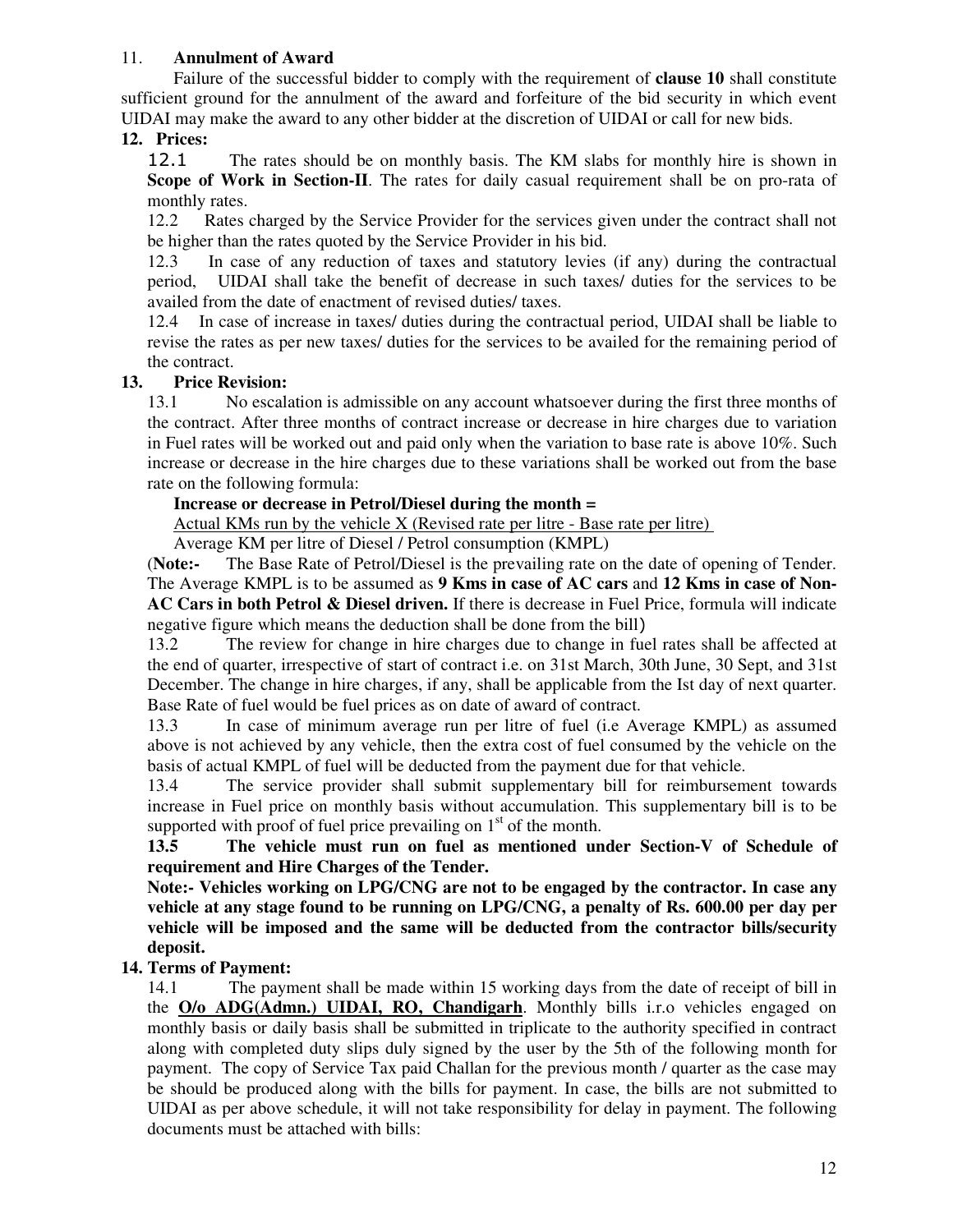(i). Photocopy of Service Tax paid challan for previous month/quarter as applicable.

(ii). Wages paid receipt of previous month.

(iii). Photo copy of EPF and ESI paid receipt, if applicable.

14.2 The triplicate copy of the bill will be returned to the Service Provider duly receipted. The bills should be sent to UIDAI for payment vehicle-wise along with the prescribed log book pages duly signed by the users/officers.

14.3 In case the vehicle engaged on monthly basis is to be discontinued during the month, the bill is paid on actual basis, as per terms & conditions.

## **15. Insurance**

The Insurance cover protecting the agency against all claims applicable under the Workmen's Compensation Act, 1948 shall be taken by the Service Provider. The Service Provider shall arrange necessary insurance cover for any persons deployed by him even for short duration. UIDAI shall not entertain any claim arising out of mishap, if any, that may take place. In the event of any liability/claim falling on UIDAI, the same shall be reimbursed /indemnified by the Service Provider.

#### **16. Termination of Contract**

16.1 In case of any default by the Service Provider and in any of the terms & conditions (whether General or Special), UIDAI may without prejudice to any other right/remedy which shall have accrued or shall accrue thereafter, terminate the contract, in whole or in part, by giving Seven days notice in writing to the Service Provider.

16.2 All instructions, notices and communications etc. under the contract given in writing and if sent to the last known place of business, shall be deemed to be served on the date, even in ordinary course of post, these would have been delivered to the Service Provider.

 16.3 Notwithstanding anything contained herein, UIDAI also reserves the right to terminate the contract at any time or stage during the period of contract, by giving seven days notice in writing without assigning any reason and without incurring any financial liability whatsoever to the Service Provider.

#### **17. Termination for insolvency**

 UIDAI may also by giving written notice and without compensation to the Service Provider terminate the contract if the Service Provider becomes unwilling, bankrupt or otherwise insolvent without affecting its right of action or remedy as hirer.

#### **18. Miscellaneous Conditions:**

23.1 UIDAI reserves right to counter offer price against price quoted by the bidder.

23.2 In case the date fixed for opening of bids is subsequently declared as holiday by the Government of India, the revised schedule will be notified. However, in absence of such notification, the bids will be opened on next working day, time and venue remaining unaltered.

23.3 UIDAI reserves the right to disqualify such bidders who have a record of not meeting contractual obligations against earlier contract entered into with UIDAI and blacklist such bidder / bidders for a suitable period in case they fails to honour their bid without sufficient ground.

#### **19. Force Majeure:**

 If any time, during the continuance of this contract, the performance in whole or in part by either party of any obligation under this contract is prevented or delayed by reason of any war, or hostility, acts of the public enemy, civil commotion, sabotage, fires, floods, explosions, epidemics, quarantine restrictions, strikes, lockouts or act of God (Hereinafter referred to as events) provided notice of happenings, of any such eventuality is given by either party to the other within 21 days from the date of occurrence thereof, neither party shall by reason of such events be entitled to terminate this contract nor shall either party have any claim for damages against the other in respect of such on performance or delay in performance under the contract shall be resumed as soon as practicable after such an event may come to an end or cease to exist, and the decision of UIDAI as to whether the supplies have been so resumed or not shall be final and conclusive, provided further that if the performance in whole or part of any obligation under this contract is prevented or delayed by reason of any such event for a period exceeding 60 days either party may, at his option terminate the contract.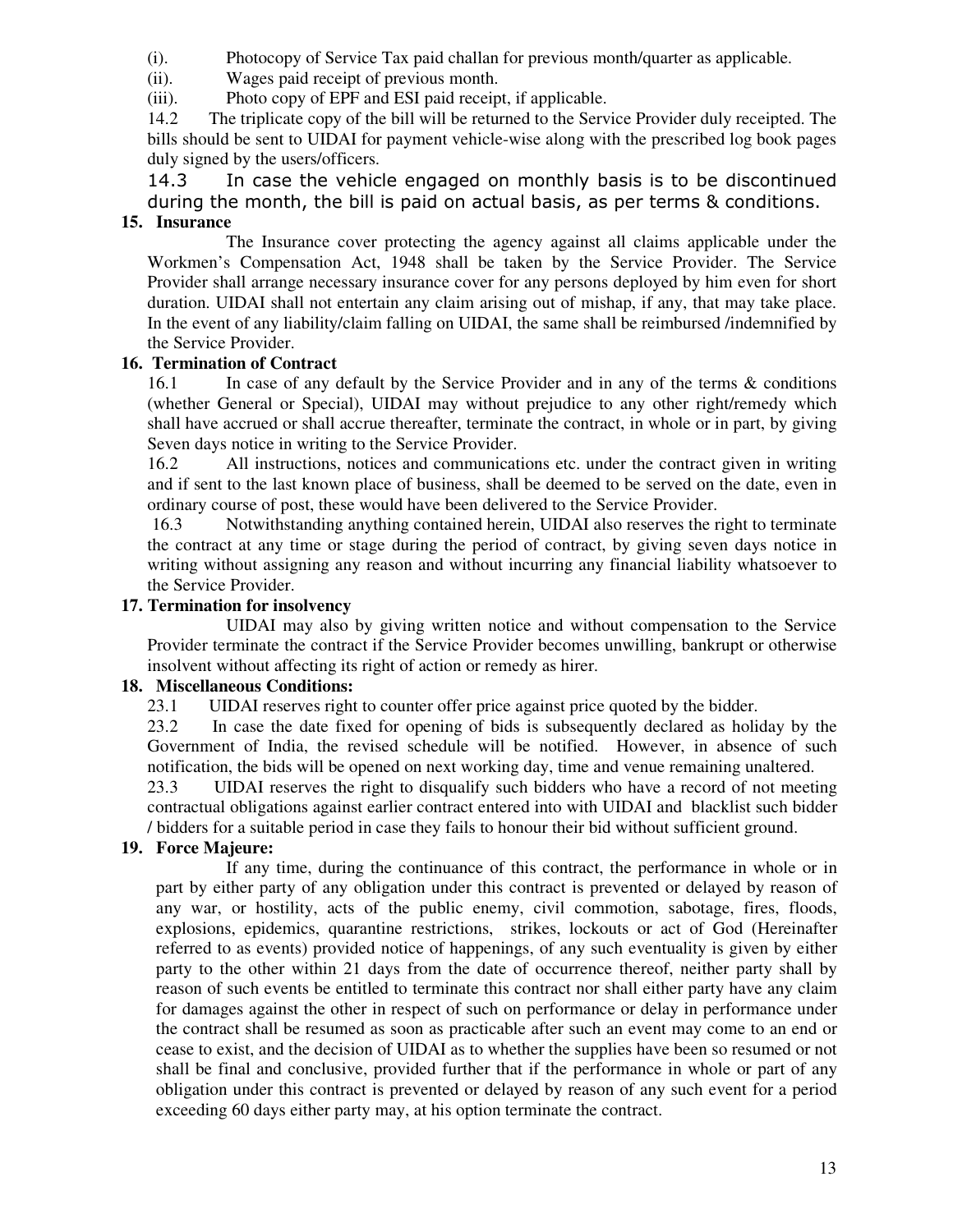#### **20. Arbitration:**

 20.1 If any difference arises concerning this Agreement, its interpretation on the payment to be made thereunder, the same shall be settled by mutual consultations and negotiations. If attempts at conciliation do not yield any results within a period of 30 days, either party may request the other for submission of the dispute for decision by an arbitral tribunal containing a Sole Arbitrator to be appointed by DDG, Regional Office, UIDAI, Chandigarh. The arbitration proceedings shall take place at Regional Office, UIDAI,

 Chandigarh. The provisions of Arbitration and Conciliation Act, 1996 and the rules framed hereunder and in force shall be applicable to such proceedings.

 20.2 The venue of Arbitration proceeding shall be Office of **DDG, UIDAI, RO, Chandigarh at Sector 17C, Chandigarh** or such other place as the arbitrator may decide.

20.3 The arbitrator may from time to time with the consent of both the parties enlarge the time frame for making and publishing the award. Subject to aforesaid arbitration and conciliation Act, 1996 and the rules made there under, any modification thereof for the time being in force shall be deemed to apply to the arbitration proceeding under this clause.

#### **21. Set Off (Recovery of Sum Due):**

21.1 Any sum of money due and payable to the Service Provider (including security deposit refundable to him) under this contract may be appropriated by UIDAI and set off the same against any claim of UIDAI for payment of a sum of money arising out of this contract or under any other contract made by Service Provider with UIDAI.

21.2 In the event of said security deposit being insufficient, the balance of total amount recoverable, as the case may be shall be deducted from any sum due to the Service Provider under this or any other contract with UIDAI, RO, Chandigarh. Should this amount be insufficient to cover the said full amount recoverable, the Service Provider shall pay to UIDAI, RO, Chandigarh on demand the balance amount, if any, due to UIDAI, RO, Chandigarh within 30 days of the demand by UIDAI.

21.3 If any amount due to the company is so set off against the said security deposit, the service Provider shall have to make good the said amount so set off to bring the security deposit to the original value immediately by not later than 10 days.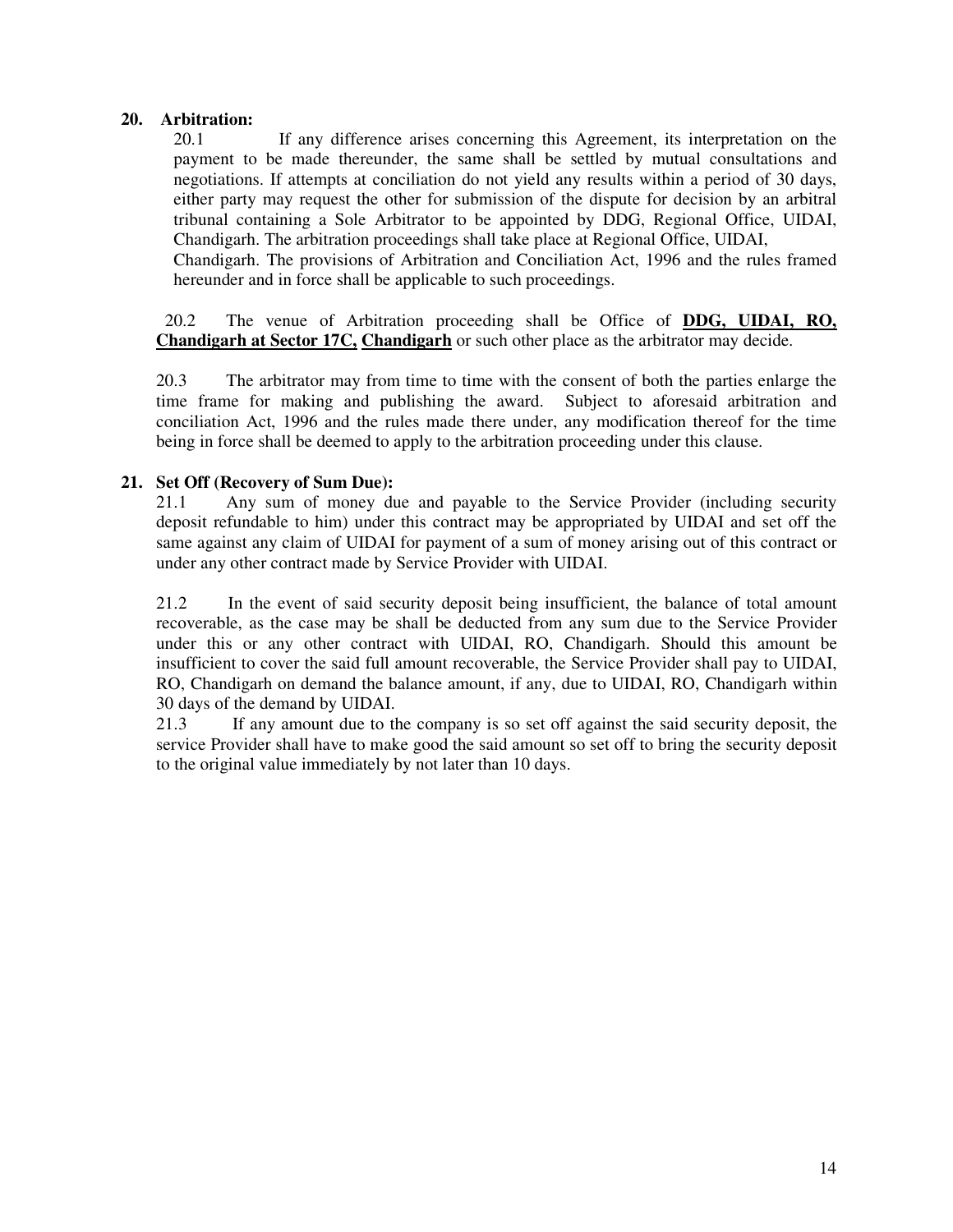## **SECTION-V**

### **SCHEDULE OF REQUIREMENT AND HIRE CHARGES**

## **Scheduled Works: Monthly KM Hire Slab:**

|                    |                          | Hire Charges per vehicle $(Rs)$<br>Unit (per month) Slab Rate | Hire Charges<br>per<br>vehicle (Rs) Unit<br>(per month) Slab<br>Rate |                               |
|--------------------|--------------------------|---------------------------------------------------------------|----------------------------------------------------------------------|-------------------------------|
| <b>Slab</b><br>No. | <b>Monthly Hire slab</b> | Tata Indica cars<br>(Diesel) or equivalent                    | <b>SX4 / Honda City</b><br>(Petrol) or<br>equivalent                 | <b>Service Tax</b><br>$%$ age |
|                    | 2000 KMs /<br>month      | Rates to be filled in Financial bid.                          |                                                                      |                               |

a) For extra KM (Rs./KM) :- fixed charges(including Service Tax) will be paid on pro rata basis.

b) Outstation Night halt charges (Rs./Halt) (including Service Tax) :- Rs. 100/- per night (fixed)

- c) Overtime charges per hour(including Service Tax) :- Rs. 16.50 (fixed)
- d) The additional requirement for a short period to meet the 'Peak Operational requirement' if any on day to day basis is also to be met with at the same rate quoted for regular work on pro-rata basis i.e. 25 days.

 **SEAL** 

**DATE** SIGNATURE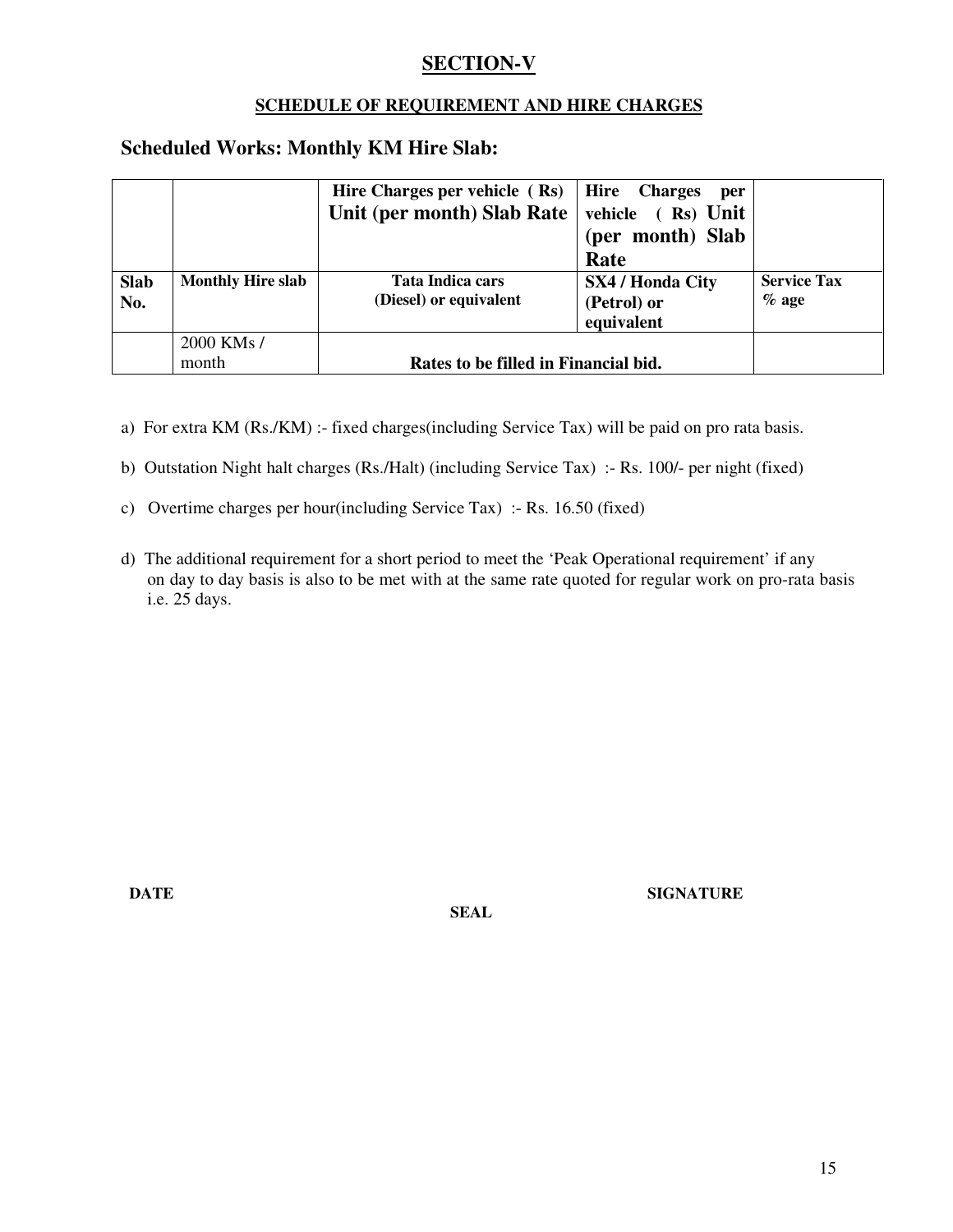## **SUB: HIRING OF VEHICLES FOR O/o UIDAI, REGIONAL OFFICE CHANDIGARH**

Tender Ref: NIT/4/2012 Date: 21.2.2012

## TECHNICAL BID

|     | To be filled in by the Bidder (enclose copy of documents to support your statement)                                                                                                                                                                            |
|-----|----------------------------------------------------------------------------------------------------------------------------------------------------------------------------------------------------------------------------------------------------------------|
| 1.  | Name and Postal Address of the Bidder:<br>Phone:<br>Mobile:<br>the control of the control of the control of the control of the control of<br>Fax:<br>E-Mail:                                                                                                   |
| 2.  | Is your concern Recognised / Registered<br>(Attach Photocopy as a proof)                                                                                                                                                                                       |
|     | Tick as applicable<br>a. Recognized by Govt. of India as Tourist Transport operator<br>b. Registered under Companies Act<br>c. Registered under Shops and Establishment Act<br>d. Registered as firm<br>e. Proprietorship / Any other category(please specify) |
| 3.a | Income Tax Permanent account Number (PAN) :<br>(attach Proof)                                                                                                                                                                                                  |
| 3.b | Service Tax Registration Number<br>(attach Proof)                                                                                                                                                                                                              |
| 3.c | Registration/Allotment Number of<br>ESI (Attach proof)<br>ESI (Attach proof) : .<br>Any other social security scheme for workers :<br>(Like group insurance/personal accident insurance/pension etc for Drivers) (Give<br>details)                             |
| 4.  | Experience (attach performance Certificate from the Govt. / PSU Companies / Public                                                                                                                                                                             |
| 5.  | Detailed Statement of Registered commercial vehicles of 3 year old or less<br>as per format at Annexure-1/Page-2.                                                                                                                                              |

 **SEAL**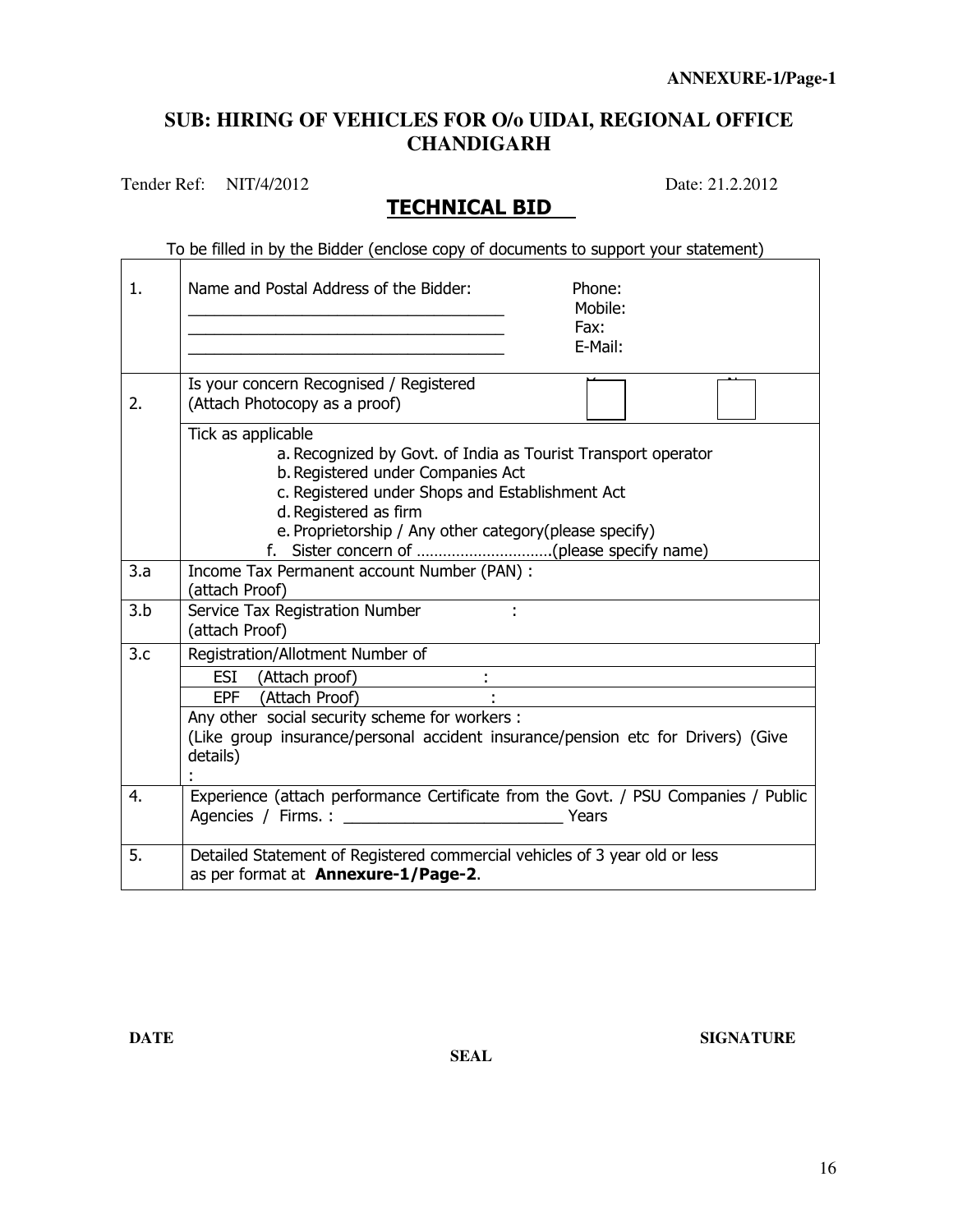## Statement of Vehicles owned by the Bidder

#### **BIDDER'S NAME:\_\_\_\_\_\_\_\_\_\_\_\_\_\_\_\_\_\_\_\_\_\_\_\_\_**

**COMPANY'S NAME:\_\_\_\_\_\_\_\_\_\_\_\_\_\_\_\_\_\_\_\_\_\_\_\_\_\_** 

| Details of "OWNED" Vehicles of Three Years old or less in our fleet of operation as on date: |              |        |              |                             |                                   |                         |         |             |           |
|----------------------------------------------------------------------------------------------|--------------|--------|--------------|-----------------------------|-----------------------------------|-------------------------|---------|-------------|-----------|
| SL.<br>NO                                                                                    | Registration | Model  | Date of      | <b>Vehicle</b><br>Owner's / | Vehicle Type<br>(Indica/          | <b>Validity Details</b> |         |             |           |
| ٠                                                                                            | Number       | (Year) | Registration | <b>Name</b>                 | SX4/Honda City<br>Please specify) | Permit                  | Fitness | Road<br>Tax | Insurance |
| 1                                                                                            |              |        |              |                             |                                   |                         |         |             |           |
| 2.                                                                                           |              |        |              |                             |                                   |                         |         |             |           |
| 3                                                                                            |              |        |              |                             |                                   |                         |         |             |           |
| 4.                                                                                           |              |        |              |                             |                                   |                         |         |             |           |
| $\frac{1}{2}$                                                                                |              |        |              |                             |                                   |                         |         |             |           |
| 6                                                                                            |              |        |              |                             |                                   |                         |         |             |           |
| 7                                                                                            |              |        |              |                             |                                   |                         |         |             |           |
| 8                                                                                            |              |        |              |                             |                                   |                         |         |             |           |
| 9                                                                                            |              |        |              |                             |                                   |                         |         |             |           |
| 10                                                                                           |              |        |              |                             |                                   |                         |         |             |           |

**Note:** Use additional sheets if required.

**Declaration:** 

**The details as above furnished are correct and true. I undertake to produce original Documents of the above said vehicles for verification as and when called for.** 

**DATE BIDDERS'S SIGNATURE OFFICE SEAL**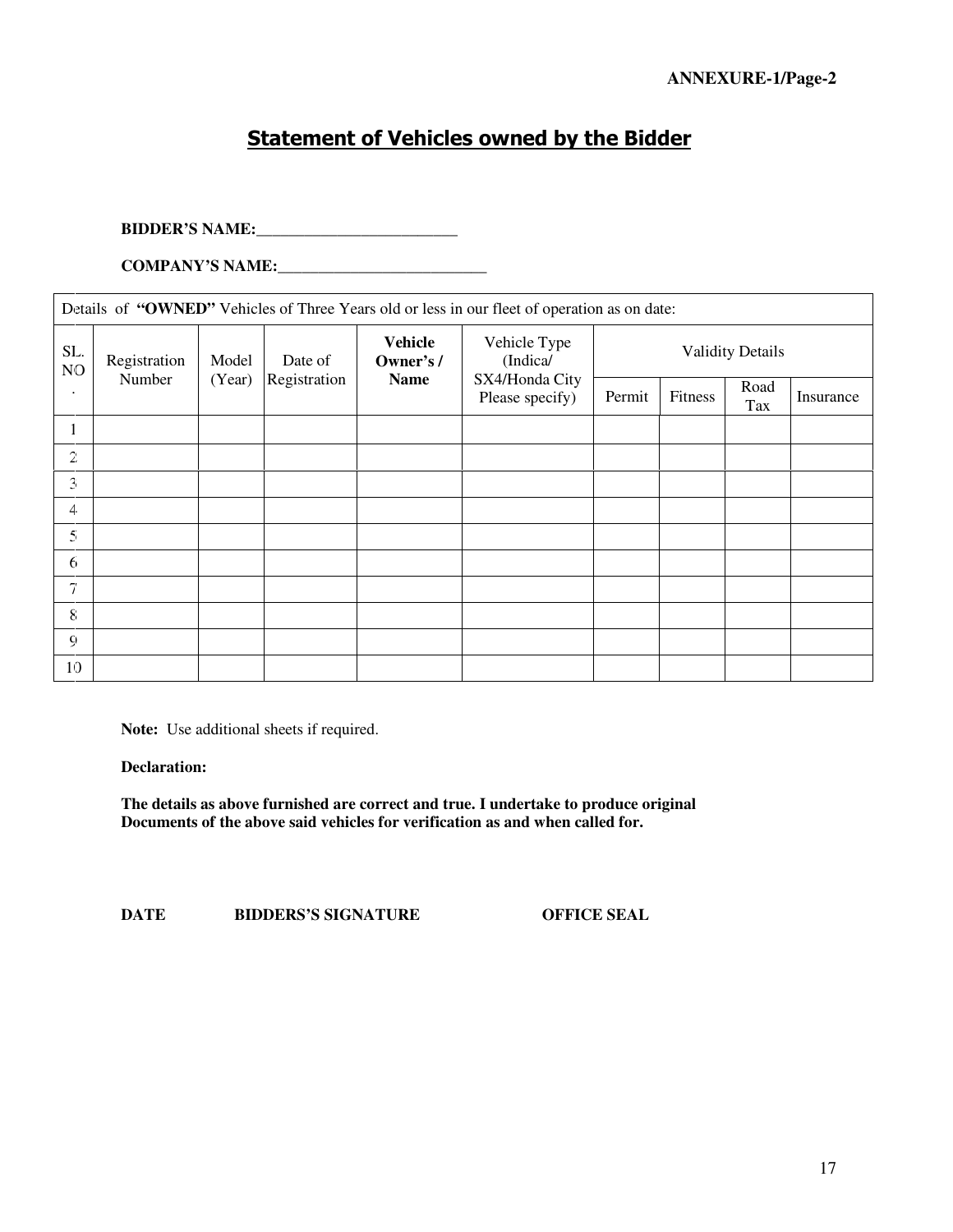(Certificate on Non-Participation of near Relatives in the tender called for hiring Light Commercial vehicles on Long Term under Tender no.NIT/4/2012(as required under clause 13 of Section III of bid document).

## **CERTIFICATE**

 $I \longrightarrow S/O \longrightarrow S/O$  , R/O \_\_\_\_\_\_\_\_\_\_\_\_\_\_\_\_\_\_\_\_\_\_\_\_\_\_\_\_\_\_\_\_\_\_\_\_\_\_\_\_\_\_\_\_\_\_\_ hereby certify that none of my relative(s) as defined in Clause 13 of Section III of Bid document is/ are employed in UIDAI unit as per details given in Bid document. In case at any stage, it is found that the information given by me is false/incorrect, UIDAI shall have the absolute right to take any action as deemed fit/ without any prior intimation to me ".

Signed \_\_\_\_\_\_\_\_\_\_\_\_\_\_\_\_\_\_\_\_\_\_

 For and on behalf of the Service Provider Name(caps) \_\_\_\_\_\_\_\_\_\_\_\_\_\_\_ Position \_\_\_\_\_\_\_\_\_\_\_\_\_\_\_\_\_\_\_  $Date$   $\Box$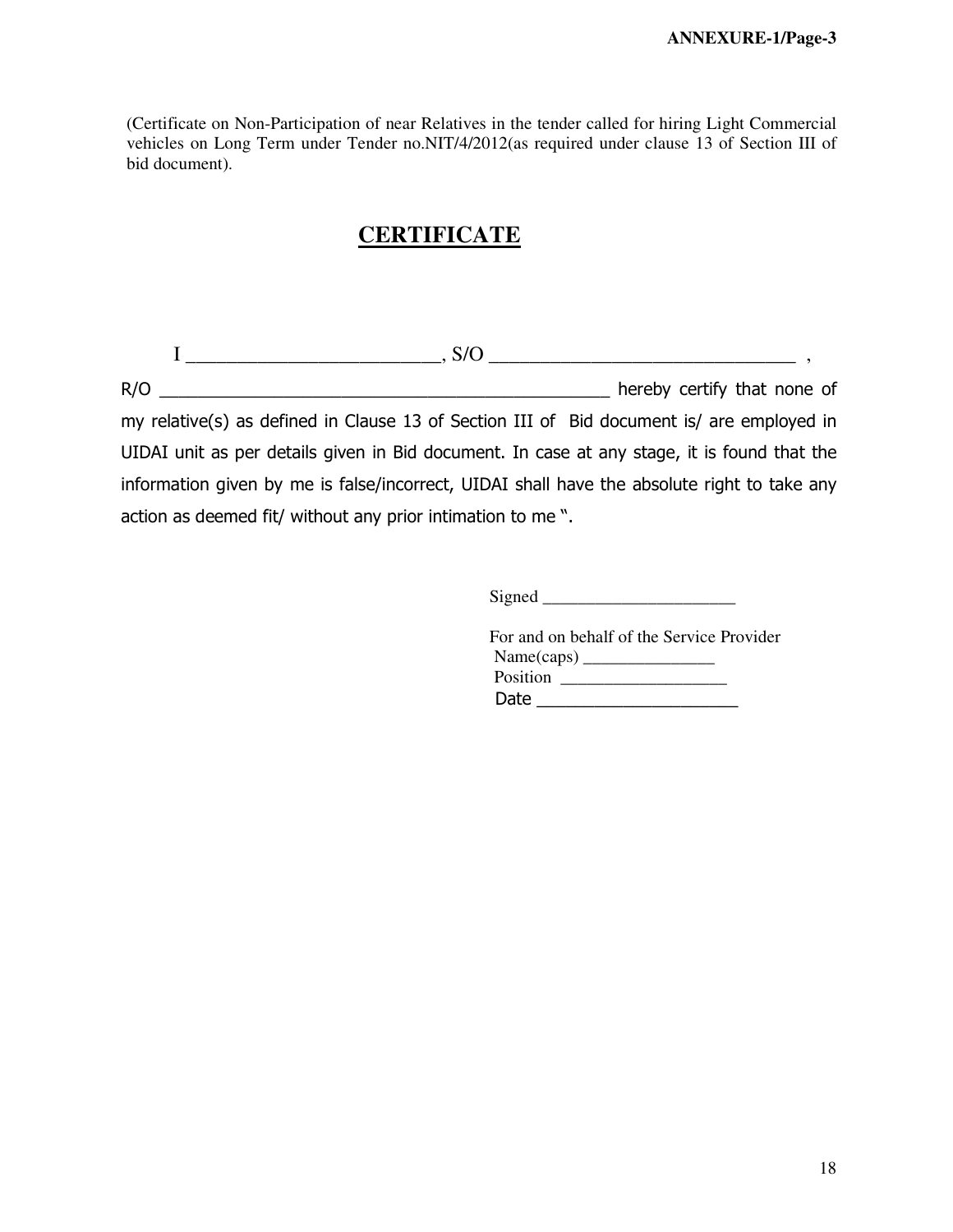#### **FINANCIAL BID**

Tender No. No. NIT/4/ 2012 Dated 21.2.2012

A : (Name & Address of the Purchaser)

Dear Sir,

- 1. Having the conditions of contract and services to be provided Nos…………. the receipt of which is hereby duly acknowledged, we, undersigned, offer to provide commercial vehicles in conformity with the conditions of contract and specifications for the sum shown in the **Schedule of Requirement & Hire Charges** attached herewith and made part of this Bid.
- 2. We agree to abide by this Bid for a period of 150 days form the date fixed for Bid opening and it shall remain binding upon us and may be accepted of any time before the expiration of that period.
- 3. If our Bid is accepted, we will obtain the guarantees of a Scheduled Bank for a sum not exceeding 5% of the contract sum for the due performance of the Contract.
- 4. We undertake, to enter into agreement within one week of being called upon to do so and bear all expenses including charges for stamps etc and agreement will be binding on us.
- 5. Until an agreement is signed and executed, this Bid together with your written acceptance there of in your notification of award shall constitute a binding contract between us.
- 6. Bid submitted by us is properly sealed and prepared so as to prevent any subsequent replacement.
- 7. We understand that you are not bound to accept the lowest or any bid, you may receive.

Dated this ……………………..Day of ………………2012.

Signature of

In capacity of

Duly authorized to sign the bid for and on behalf of ............................ Witness ……………………………………………………………

Address …………………………………….

Signature

**Encls:** Schedule of Requirement & Hire charges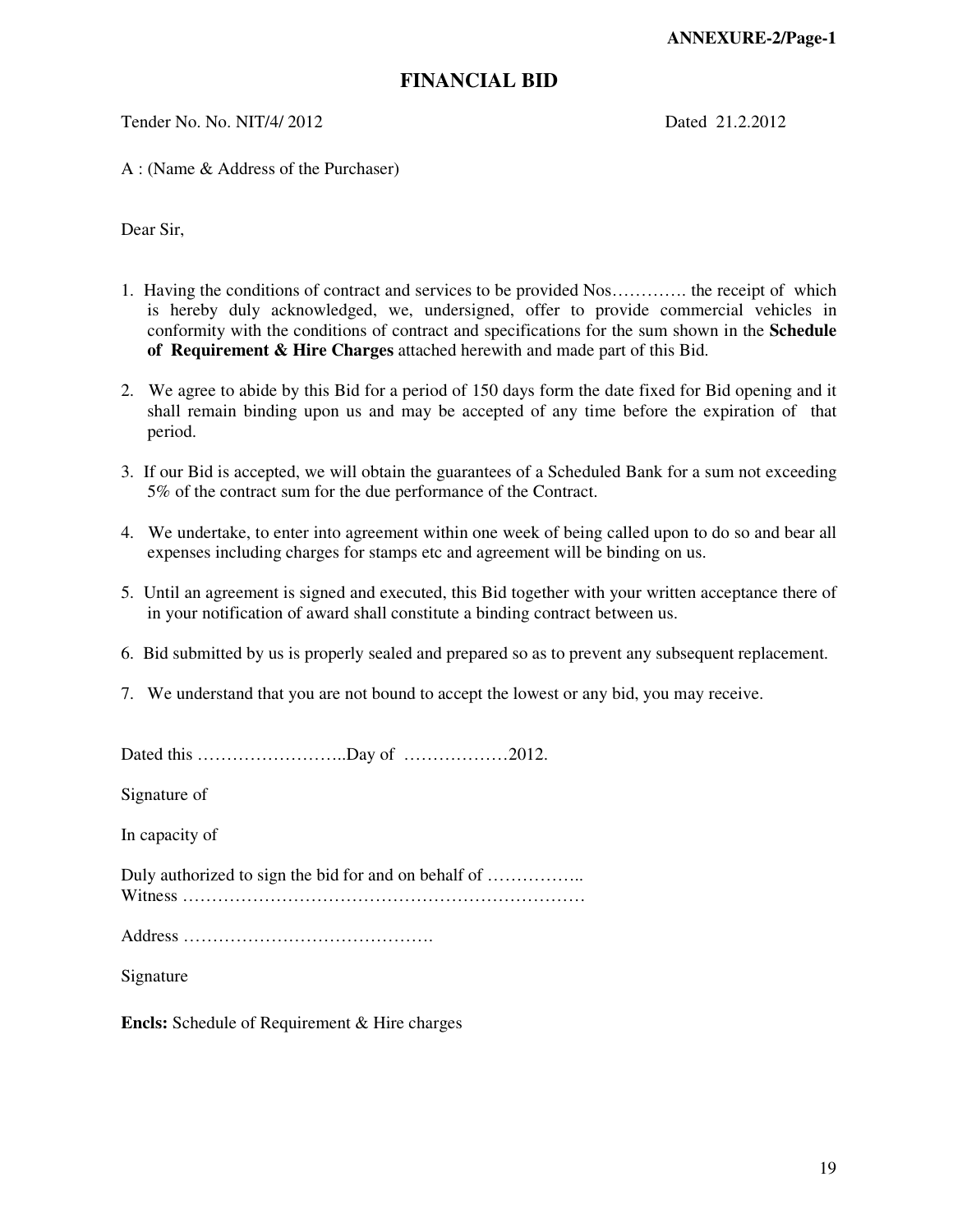#### **SCHEDULE OF REQUIREMENT AND HIRE CHARGES**

### **Scheduled Works: Monthly KM Hire Slab:**

|             |                          | Hire Charges per vehicle $(Rs)$ | <b>Hire</b><br><b>Charges</b><br>per |                    |
|-------------|--------------------------|---------------------------------|--------------------------------------|--------------------|
|             |                          | Unit (per month) Slab           | $(Rs)$ Unit<br>vehicle               |                    |
|             |                          | Rate                            | month)<br><b>Slab</b><br>(per        |                    |
|             |                          |                                 | Rate                                 |                    |
| <b>Slab</b> | <b>Monthly Hire slab</b> | Tata Indica cars                | <b>SX4 / Honda City</b>              | <b>Service Tax</b> |
| No.         |                          | (Diesel) or equivalent          | (Petrol) or equivalent               | $%$ age            |
|             |                          |                                 |                                      |                    |
|             | 2000 KMs /               |                                 |                                      |                    |
|             | month                    |                                 |                                      |                    |

- a) For extra KM (Rs./KM) :- fixed charges(including Service Tax) will be paid on pro rata basis.
- b) Outstation Night halt charges (Rs./Halt) (including Service Tax) :- Rs. 100/- per night (fixed)
- c) Overtime charges per hour(including Service Tax) :- Rs. 16.50 (fixed)
- d) The additional requirement for a short period to meet the 'Peak Operational requirement' if any on day to day basis is also to be met with at the same rate quoted for regular work on pro-rata basis.

 **SEAL** 

**DATE** SIGNATURE SIGNATURE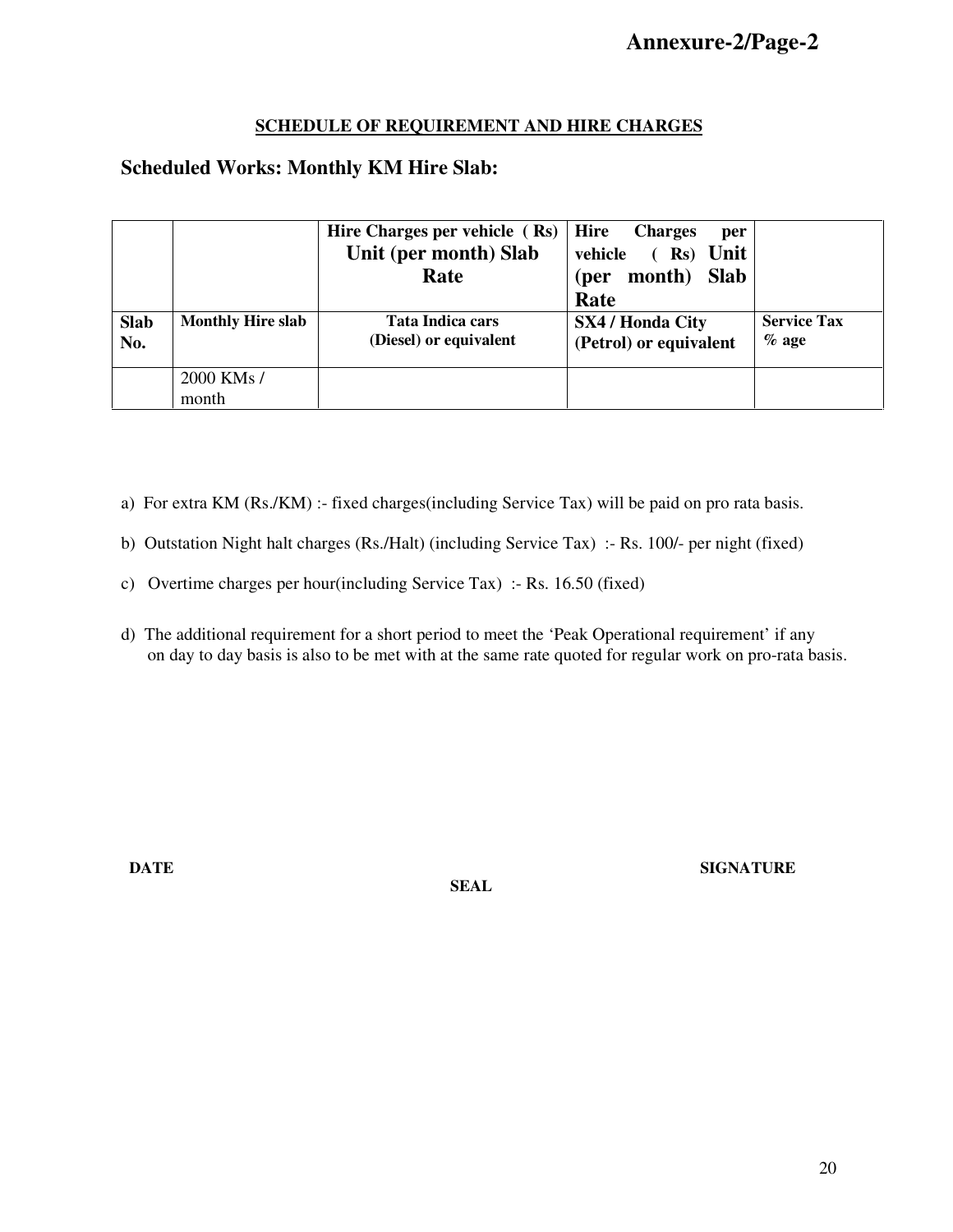## **PERFORMANCE SECURITY BOND**

In consideration of Unique Identification Authority of India, O/o DDG, RO, Chandigarh (here in after called the UIDAI, Chandigarh) having agreed to exempt \_\_\_\_\_\_\_\_\_\_\_\_\_\_\_\_\_\_\_\_\_\_\_\_\_\_\_\_\_\_\_\_\_\_\_\_\_\_\_\_\_\_\_\_\_\_\_\_\_ (here in after called the said Service Provider(S) from the demand of security deposit  $/$ earnest money of Rs.  $\qquad \qquad$  on production of Bank Guarantee forRs.  $\qquad \qquad$  For the due fulfillment by the said Service Providers of the terms & conditions to be contained in an Agreement in connection with the contract for supply of we, (name of the bank)  $(here in after referred to as "the Bank") at$ the request of \_\_\_\_\_\_\_\_\_\_\_\_\_\_\_\_\_\_\_\_\_\_\_\_\_\_\_\_\_\_\_\_\_Service Provider's do hereby undertake to pay to the UIDAI, \_\_\_\_\_\_\_\_\_\_\_\_\_\_\_\_\_\_\_\_\_\_an amount of not exceeding \_\_\_\_\_\_\_\_\_\_\_\_\_\_\_\_\_\_\_\_\_\_\_\_\_\_\_\_\_\_\_\_\_\_\_, against any loss or damage caused to or suffered or would be caused to or suffered by the UIDAI, \_\_\_\_\_\_\_\_\_\_\_\_ by reason of any breach by the said Service Provider's of any of the terms & conditions contained in the said agreement.

- 2. We (name of the bank) and  $\alpha$  do hereby undertake to  $\alpha$ pay the amounts due and payable under this guarantee without any demur, merely on a demand from the UIDAI, the UIDAI, the stating that the amount claimed is due by way of loss or damages caused to or would be caused to or suffered by the UIDAI, reason of breach by the said Service Provider's of any of the terms & conditions contained in the said agreement or by reason of the Service Providers failure to perform the said Agreement. Any such demand made on the bank shall be conclusive as regards the amount due and payable by the Bank under this guarantee where the decision of the UIDAI, \_\_\_\_\_\_\_\_\_\_\_\_\_\_\_\_ in these counts shall be final and binding on the bank. However, our liability under this guarantee shall be restricted to an amount not not exceeding Rs. \_\_\_\_\_\_\_\_\_\_\_\_\_\_\_\_\_\_\_\_\_\_\_\_\_\_\_\_\_\_\_\_\_\_\_\_\_\_\_\_\_\_\_\_\_\_\_\_\_\_\_\_\_\_\_\_\_\_\_\_.
- 3. We undertake to pay to the UIDAI, any money so demanded not withstanding any disputes raised by the Service Provider(s)/supplier(s) in any suit or proceeding pending before any court or tribunal relating there to our liability under the present being absolute and equivocal. The payment so made by us under this bond shall be valid discharge of our liability for payment there under and the Service Provider(s)/ supplier(s) shall have no claim against us for making such payment.
- 4. We (name of the bank) **Exercise 2.1** Secondary 1.1 Secondary 1.1 Secondary 1.1 Secondary 1.1 Secondary 1.1 Secondary 1.1 Secondary 1.1 Secondary 1.1 Secondary 1.1 Secondary 1.1 Secondary 1.1 Secondary 1.1 Secondary 1.1 the guarantee herein contained shall remain in full force and effect immediately for a period of one year from date herein and further agrees to extend the same from time to time (one year after) so that it shall continue to be enforceable till all the dues of the UIDAI, \_\_\_\_\_\_\_\_\_\_\_\_\_\_\_\_\_\_\_\_\_\_under or by virtue of the said agreement have been fully paid and its claims satisfied or discharged or till UIDAI, \_\_\_\_\_\_\_\_\_\_\_\_\_\_\_\_\_\_\_certifies that the terms & conditions of the said agreement have been fully and properly carried out by the said Service Provider(s) and accordingly discharges this guarantee.
- 5. We (name of the bank) further agree with the UIDAI, that the UIDAI, shall have the fullest liberty without our consent and without affecting in any manner our obligations here under to vary and of the terms & conditions of the said agreement or to extend time of performance by the said contactor(s) from time to time or to postpone for any time to time any of the powers exercisable by the UIDAI, against the said Service Provider(s) and to forbear or enforce any of the terms & conditions relating to the said agreement and we shall not be relieved from our liability by reason of any such variation, or extension being granted to the said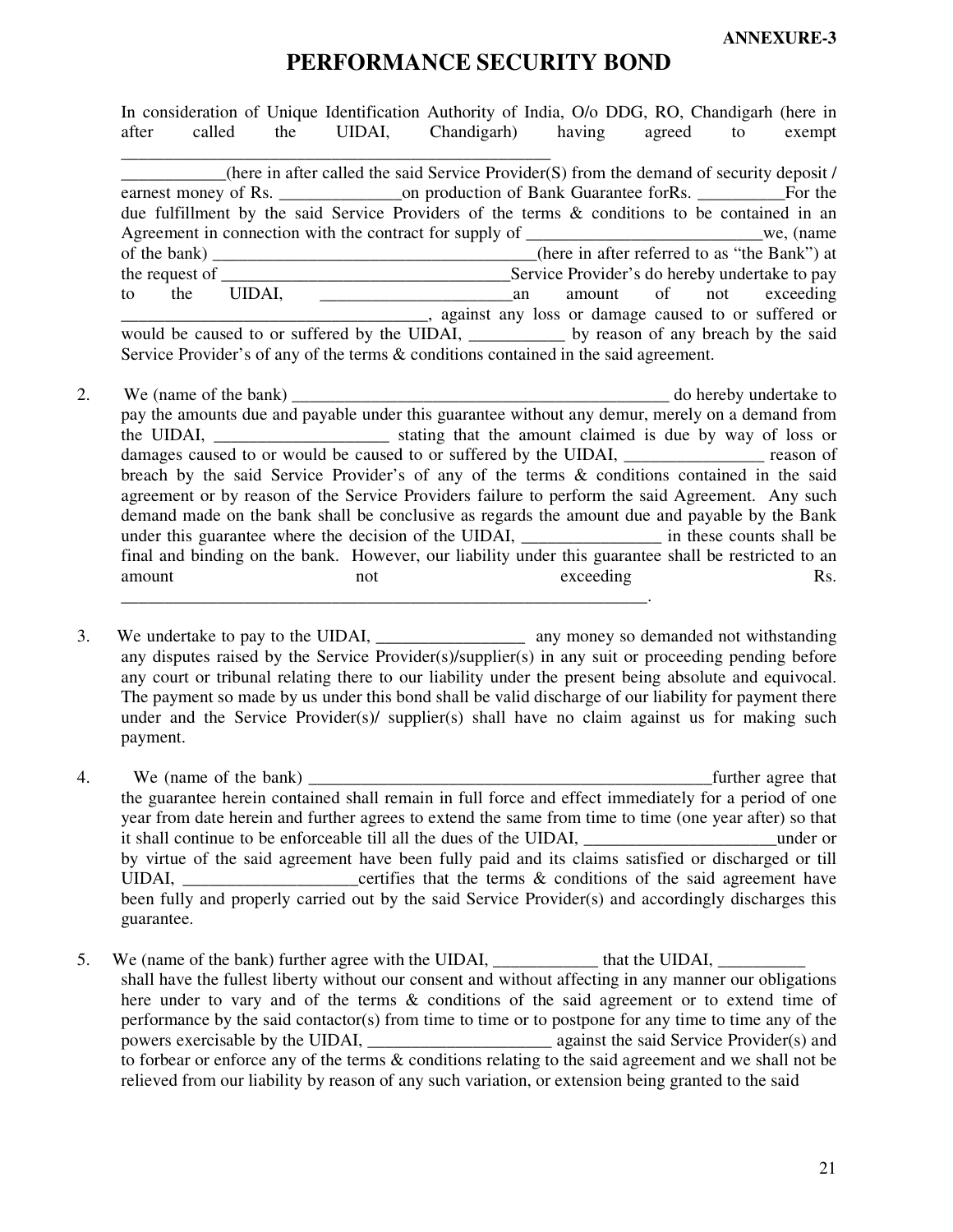Service Provider(s) or for any forbearance, and or any omission on the part of the UIDAI, \_\_\_\_\_\_\_\_\_\_\_\_\_\_\_\_ or any indulgence by the UIDAI, \_\_\_\_\_\_\_\_\_\_\_\_\_\_to the said Service Provider(s) or by any such matter or thing whatsoever which under the law relating to sureties would , but for this provision, have effect of so relieving us.

- 6. This guarantee will not be discharged due to the change in the constitution of the Bank or the Service Provider(s) / supplier(s)
- 7. This guarantee shall be irrevocable and the obligations of the Bank herein shall not be conditional to any prior notice by UIDAI.

Dated : \_\_\_\_\_\_\_\_\_\_\_\_\_\_\_\_\_\_\_\_\_\_\_\_\_

For \_\_\_\_\_\_\_\_\_\_\_\_\_\_\_\_\_\_\_\_\_\_\_\_\_\_\_\_\_\_\_\_\_\_\_\_\_\_

(Indicating the name of the bank)

N.B. This guarantee should be issued on non-judicial stamped paper, stamped in accordance with the stamp act.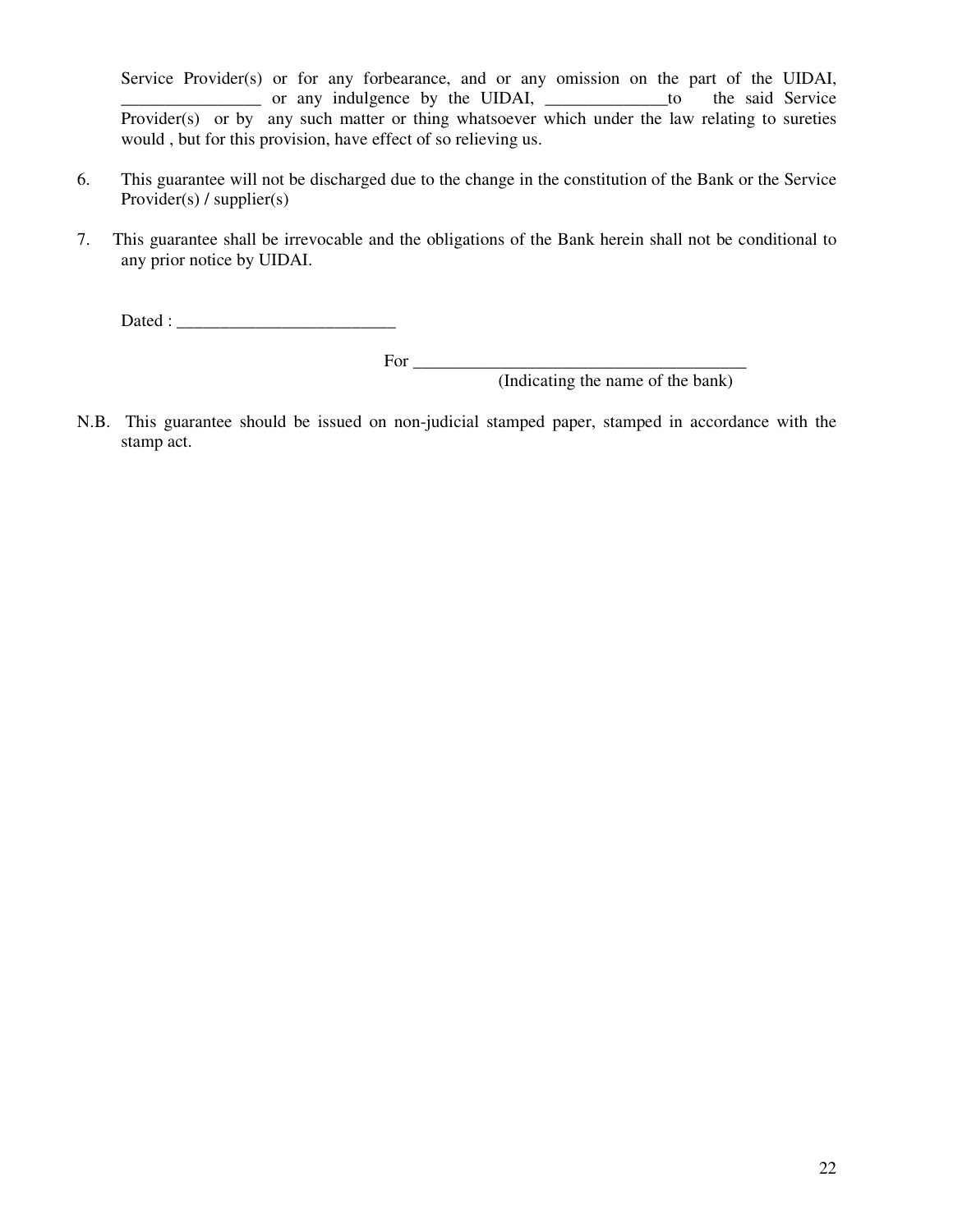## **AGREEMENT FOR VEHICLE HIRE**

|              |  |  |  |                                                                                 |  |  | day of 2011 between M/S                    |  |
|--------------|--|--|--|---------------------------------------------------------------------------------|--|--|--------------------------------------------|--|
|              |  |  |  |                                                                                 |  |  | (herein after called the Service Provider) |  |
|              |  |  |  | whose term includes its successors and assignees) whose registered office is at |  |  |                                            |  |
|              |  |  |  |                                                                                 |  |  | and is registered                          |  |
| under        |  |  |  |                                                                                 |  |  | and acting through its authorized          |  |
| official Sh. |  |  |  |                                                                                 |  |  |                                            |  |

#### **AND**

Unique Identification Authority of India ( herein after called the UIDAI whose term includes its successors and assignees) having its Regional Office, 3-4<sup>th</sup> Floor, SCO 139-141, Sector 17C, Chandigarh and acting through Deputy Director General. The Service Provider will provide Commercial vehicles on hire basis for Unique Identification Authority of India(UIDAI), RO, Chandigarh for official use on the terms and conditions herein contained, and rates as mentioned schedule in appendix-I. The "Service Provider" has deposited Rs. Rupees\_\_\_\_\_\_\_\_\_\_\_\_\_\_\_\_\_\_\_\_\_\_\_\_\_\_\_\_\_\_\_\_\_\_\_\_\_\_\_\_\_\_\_\_\_ ) as interest free Performance Security.

 Now these present witnesses and it is hereby agreed and declared by and between the parties to these present as followings.

1. The Service Provider shall during the period of this contract, that is to say from to \_\_\_\_\_\_\_\_\_\_\_ or until this contract is determined by such notice as herein after mentioned, will provide commercial vehicles not older than three year model, on the rates accepted as described in schedule vide appendix-I to this agreement. UIDAI shall reimburse that amount of service tax, if any, paid by the Service Provider to the authorities on account of the services rendered by him to UIDAI. This reimbursement shall be admissible on production of proof of deposit of the same by the Service Provider. It is agreed by the Service Provider that number of vehicles required is likely to change and may be demanded according to the exigencies of service by UIDAI.

2. The Service Provider shall comply with all the terms and conditions of Bid documents contained which are part and parcel of this agreement and forms integral part of this agreement and also the following.

3. It is anticipated that the Service Provider will supply vehicles to these authorities on regular basis until such time the contract is valid and the parties in agreement are satisfied with the performance of the contract.

4. The Service Provider agrees with the UIDAI, RO, Chandigarh and with each authority competent to order that every contract of hire order should be subject to the terms of this Agreement for vehicle Hire and in the event of a conflict between these terms and the terms in hire order, the terms of this Agreement for vehicle Hire shall prevail.

5. Service Provider will provide vehicles to UIDAI, RO, Chandigarh not older than three years and registered for the commercial purpose only and taxes; insurance etc. due on such vehicles shall be the liability of the Service Provider.

6. The Service Provider should provide the particular make & model of vehicle as agreed upon in the contract. The UIDAI, RO, Chandigarh only reserves the right to substitute it with another similar vehicle. If for any reason whatsoever the UIDAI is not happy with the condition of the vehicle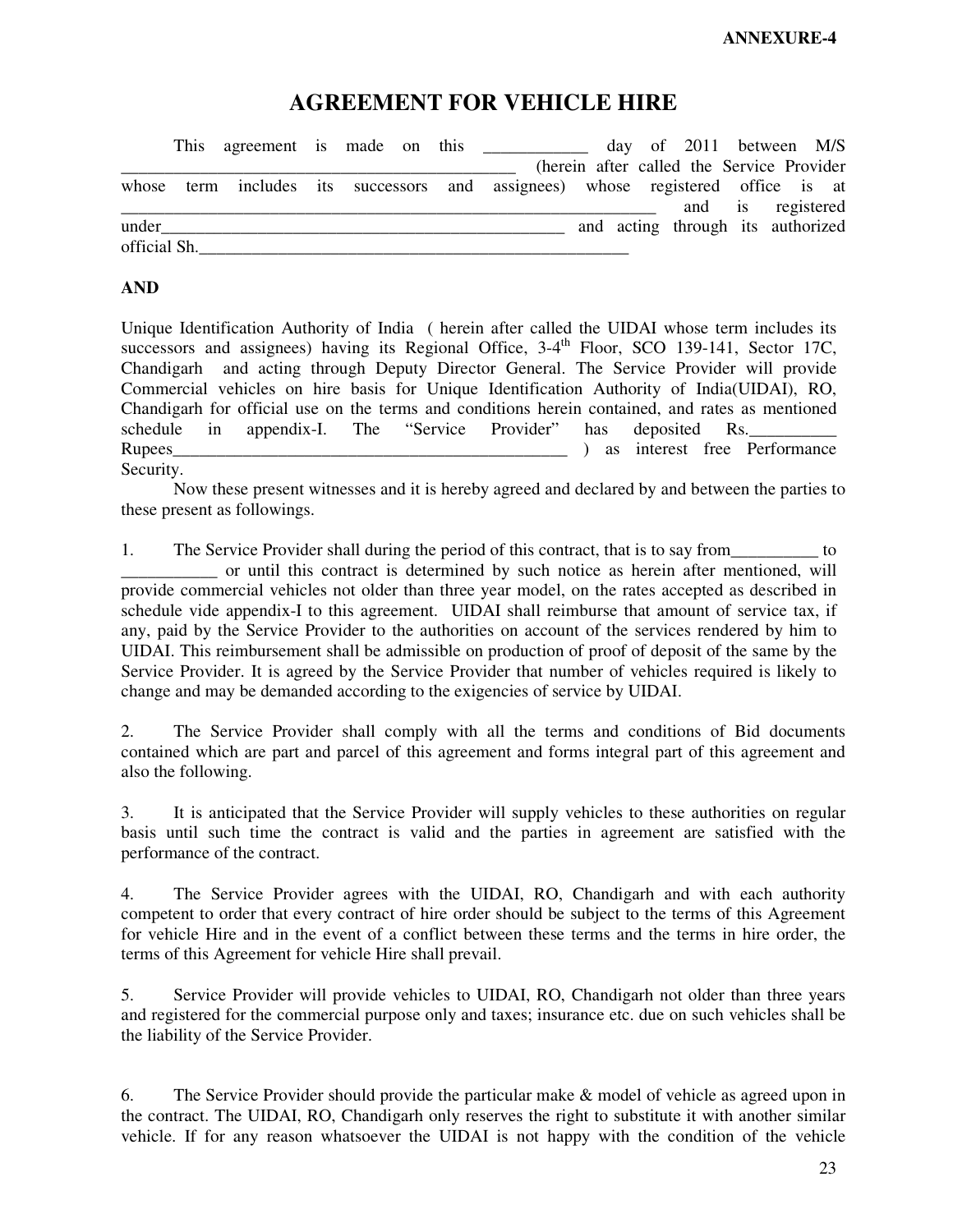provided, the Service Provider's nearest office will be informed immediately and they should accept any liability to replace it as per requirement. If for any reason the Service Provider is not in a position to provide a substitute vehicle as demanded by the UIDAI then the UIDAI will be free to engage a vehicle from the open market and debit the expenditure on account of it on the claims payable to the Service Provider

7. Service Provider will submit bills in accordance with Section-IV, Clause (14) of the Bid document to the Controlling Officer of concerned section of Regional Office, UIDAI, Chandigarh on monthly basis for release of payment by UIDAI.

8. The driver of the vehicle shall always hold a valid Photo Identity Card issued by the UIDAI Office or any other local Central / State govt. office. The bills shall be raised to UIDAI by the Service Provider. Counting of distance will be from the starting point of the user and closing at the point wherever user completes his / her travel. The distance covered in each way between user delivery address and the garage/ normal parking place will be allowed on actual basis or 5 KMs whichever is less.

9. If the Service Provider fails to provide the vehicle to UIDAI and if the service is not found satisfactory enough, the UIDAI shall have the right to terminate the contract in whole or part as per clause (16) of Section IV of Bid Document.

10. In the event of any mechanical failure/breakdown of vehicle after it's reporting for duty, the Service Provider shall arrange for replacement by another Commercial Vehicle. Non-compliance may attract penalty as per Clause (15)(i) of Section III of Bid Document i.e. if the number of breakdowns exceeds three times in a month, a penalty of Rs.300/- per breakdown shall be imposed.

11. The following penalties will accrue to the Service Provider in addition to the deduction on hire charges on pro-rata basis in the (Appendix-1). The penalty amount shall be deducted from the running bills besides any other action which may even lead to termination of contract:-

11.1 Non-availability or refusal of vehicles as requisitioned by UIDAI for whatsoever reason under this contract shall invite penalty of Rs.500 per occasion as per Section-III, clause-15(iii) of bid document.

11.2 The penalty for absence during extra Hours. Rs.100 per occasion and for Temporary absence during duty hours without valid permission shall be Rs.75 per hour of absence as per Section-III, clause-15(ii).

11.3 If the non-availability or refusal of suitable vehicles exceeds three occasions in any particular month, an additional penalty of Rs.300 per occasion shall be charged for the entire refusals.

12. In case of any accident resulting in loss or damage to property of life, the sole responsibility for any legal or financial implication would vest with the Service Provider. UIDAI shall have no liability whatsoever.

13. The Bid Document No. No. NIT/4/ 2012 Dated 12.01.2012 alongwith its schedules annexure/appendix which we annexed to this agreement, as schedule "B'' shall form part and parcel of this Agreement and integral part of this agreement.

14. That Service Provider is/ shall be liable for any legal dispute/cases/claims that have arisen or may arise during the currency of the agreement in respect of vehicles provided by the Service Providers. UIDAI shall not be liable for any loss, damages etc. suffered by the Service Provider or third party as the case may be.

15. If for any reason the UIDAI is dissatisfied in any way with the standard of the vehicle or felt deficiency in service during the hire period, it will be reported to the Service Provider in writing. The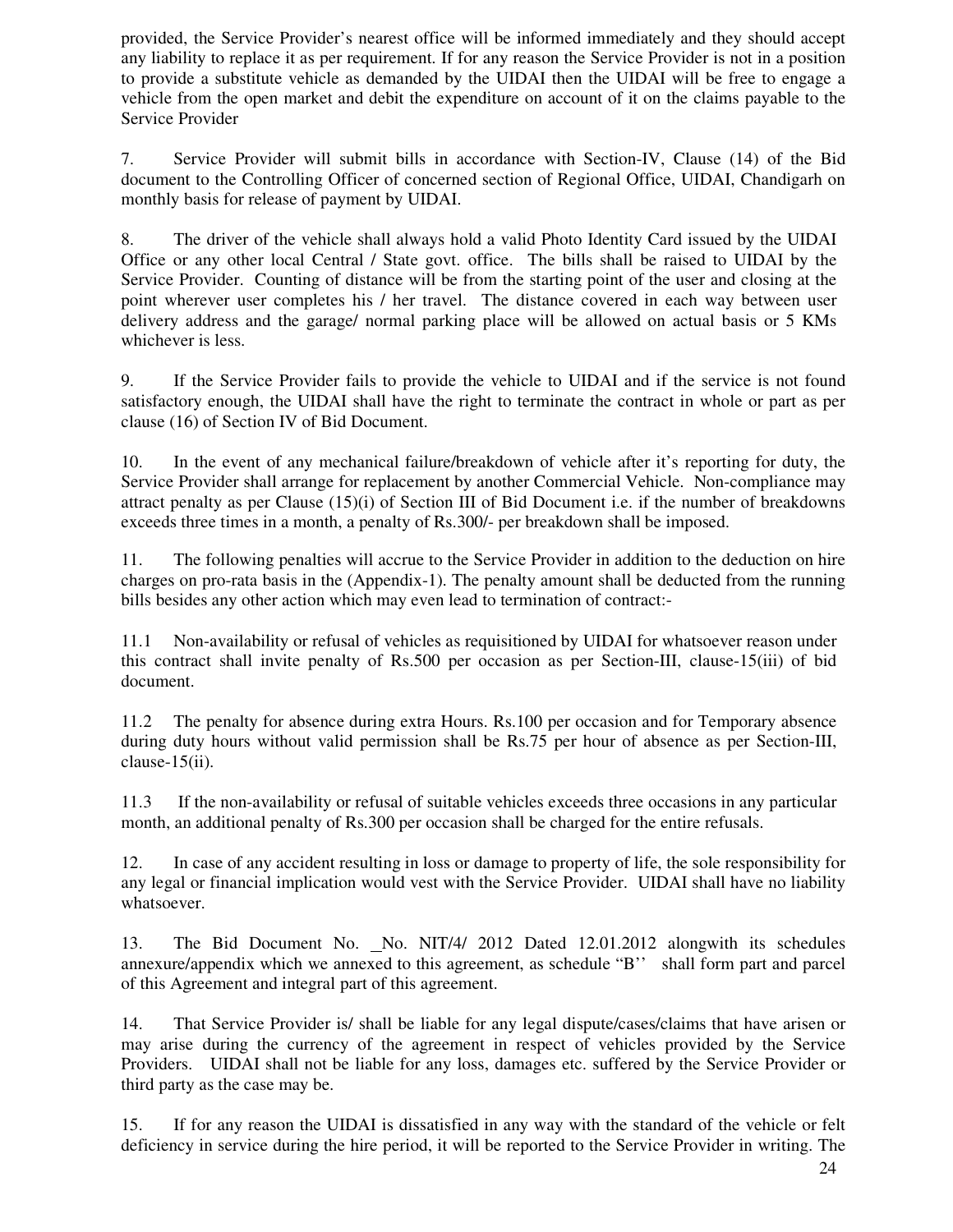Service Provider without raising any dispute on such assessment by the UIDAI regarding the standard of the vehicle provided or quality of service rendered by them may immediately replace it with another commercial vehicle on receipt of such complaint.

16. The Service Provider shall also be liable for all fines, penalties, and the like of parking, traffic and other criminal offences arising out of or concerning the use of the vehicle during the hire period and any toll Charges or entry Taxes payable locally and the Service Provider accordingly indemnifies the UIDAI against all such liability.

17. The Service Provider shall not act as a broker for other hire companies or any individual or transfer or assign or sub-let any part of the service once agreed or any share of interest in any manner or degree, directly or indirectly, to any third party whatsoever and the contract will be valid only if the company signing the contract supplies the vehicles themselves from their own or leased fleet.

18. The Service Provider will also ensure that they will not supply the vehicles to UIDAI which are either owned by employees of UIDAI either directly recruited or on deputation to UIDAI or their near relatives as defined in Sch-IA of Company Act 1956 and clause (13) of Section-III of the Bid documents enclosed as schedule "B" to this agreement. A certificate to this effect is annexed to this agreement as Appendix-II.

19. The Service Provider will not be tampering the meter reading, vehicle usage timings, overwriting of Summary / log sheet and allow misbehaviour of driver while on duty. Such incidents shall be viewed seriously, leading to cancellation of contract.

20. Service Provider shall not engage any person below 18 years of age.

21. Rates charged by the Service Provider for the services given under this contract shall not be higher than the rates quoted by the Service Provider in his bid and will be regulated by clauses (12) of Section-IV of Bid Document. The revision of rates may be allowed on account of increase or decrease in price of Petrol/Diesel/CNG and these variations shall be worked out from the base rate as per formula indicated in Clause (13) of Section-IV of Bid Document.

22. The KMs not used during a particular month in out of monthly Km. slab shall be carried over to the subsequent two months and extra KMs if any traveled during these two months will be adjusted against these unused KMs & vice versa. A certificate to this effect be given on the body of the bill while submitting claim for payment by contractor/controlling officer.

24. If any difference arises concerning this Agreement, its interpretation on the payment to be made thereunder, the same shall be settled by mutual consultations and negotiations. If attempts at conciliation do not yield any results within a period of 30 days, either party may request the other for submission of the dispute for decision by an arbitral tribunal containing a Sole Arbitrator to be appointed by DDG, Regional Office, UIDAI, Chandigarh. The arbitration proceedings shall take place at Regional Office, UIDAI, Chandigarh. The provisions of Arbitration and Conciliation Act, 1996 and the rules framed hereunder and in force shall be applicable to such proceedings.

25. If the Service Provider institutes any legal proceedings against the UIDAI to enforce any of its rights under this agreement it shall be in the legal jurisdiction of UIDAI, RO Chandigarh where the vehicle has been hired and not the place where the Service Provider has his registered office.

26. The Service Provider is / shall be responsible for compliance of all the laws / rules/ regulations and Government instructions that are/ will be applicable to and aimed to protect the interest of the employees/ workers engaged by it and shall ensure payment of all the statutory dues/ liabilities as may have arisen during the past 'or' may arise during the course of performance of this contract.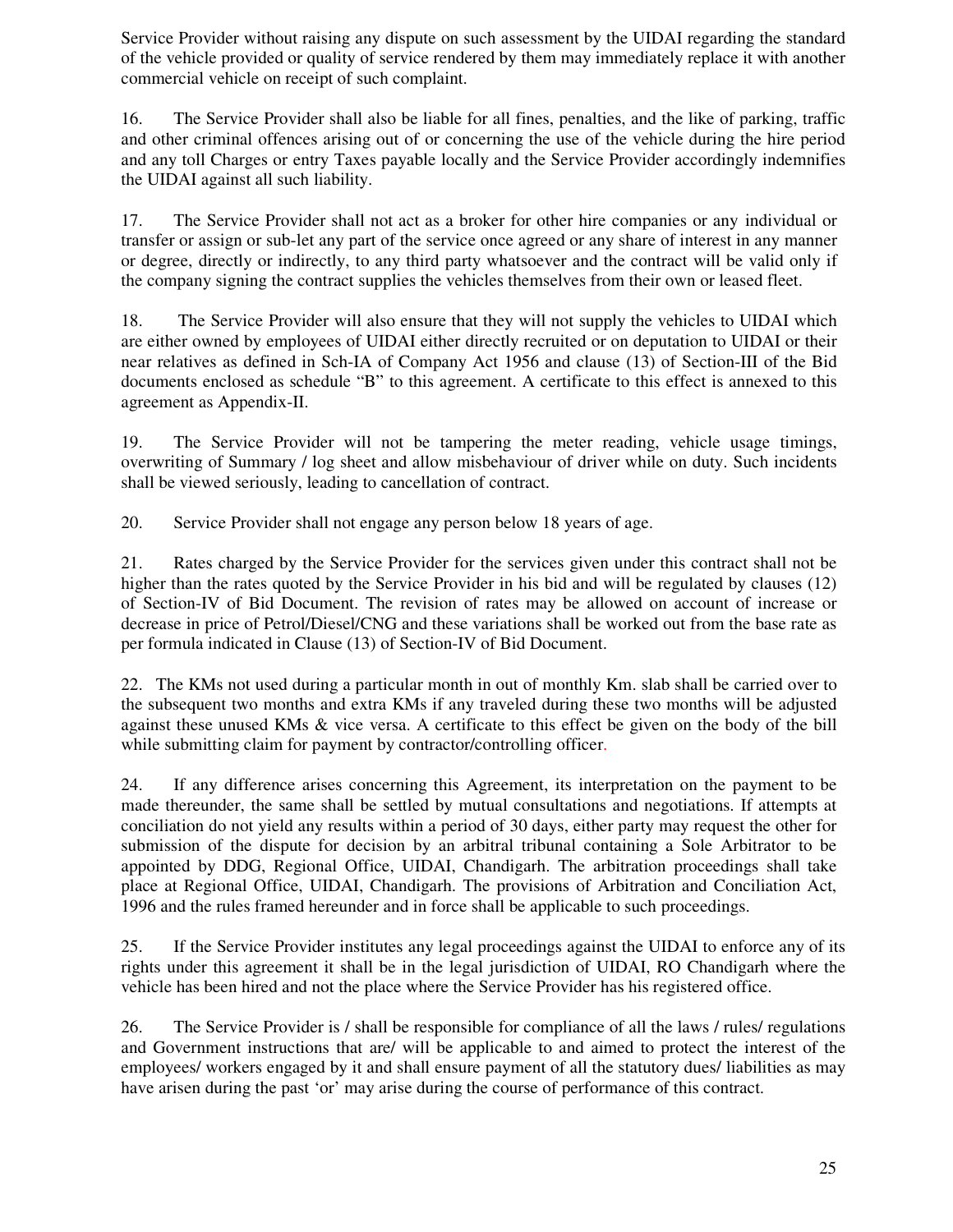27. Notwithstanding any thing contained in the Bid Document, the successful bidder shall have to furnish an unequivocal and unqualified undertaking / declaration to indemnify UIDAI in the proforma annexed as Appendix –III dully attested by a Magistrate / Executive Magistrate.

28. Any notice, request of statement hereunder shall be in writing and deemed to be sufficiently given or rendered when sent by Registered mail or fax to a party's registered office with a copy sent to the attention of:

| (Name of Service Provider) |                                       |  |  |  |  |
|----------------------------|---------------------------------------|--|--|--|--|
|                            |                                       |  |  |  |  |
|                            |                                       |  |  |  |  |
| And                        |                                       |  |  |  |  |
| UIDAI, RO, Chandigarh      | Name of the DDG or Authorised Officer |  |  |  |  |
|                            |                                       |  |  |  |  |
|                            | $Tel:$ Fax: E-mail:                   |  |  |  |  |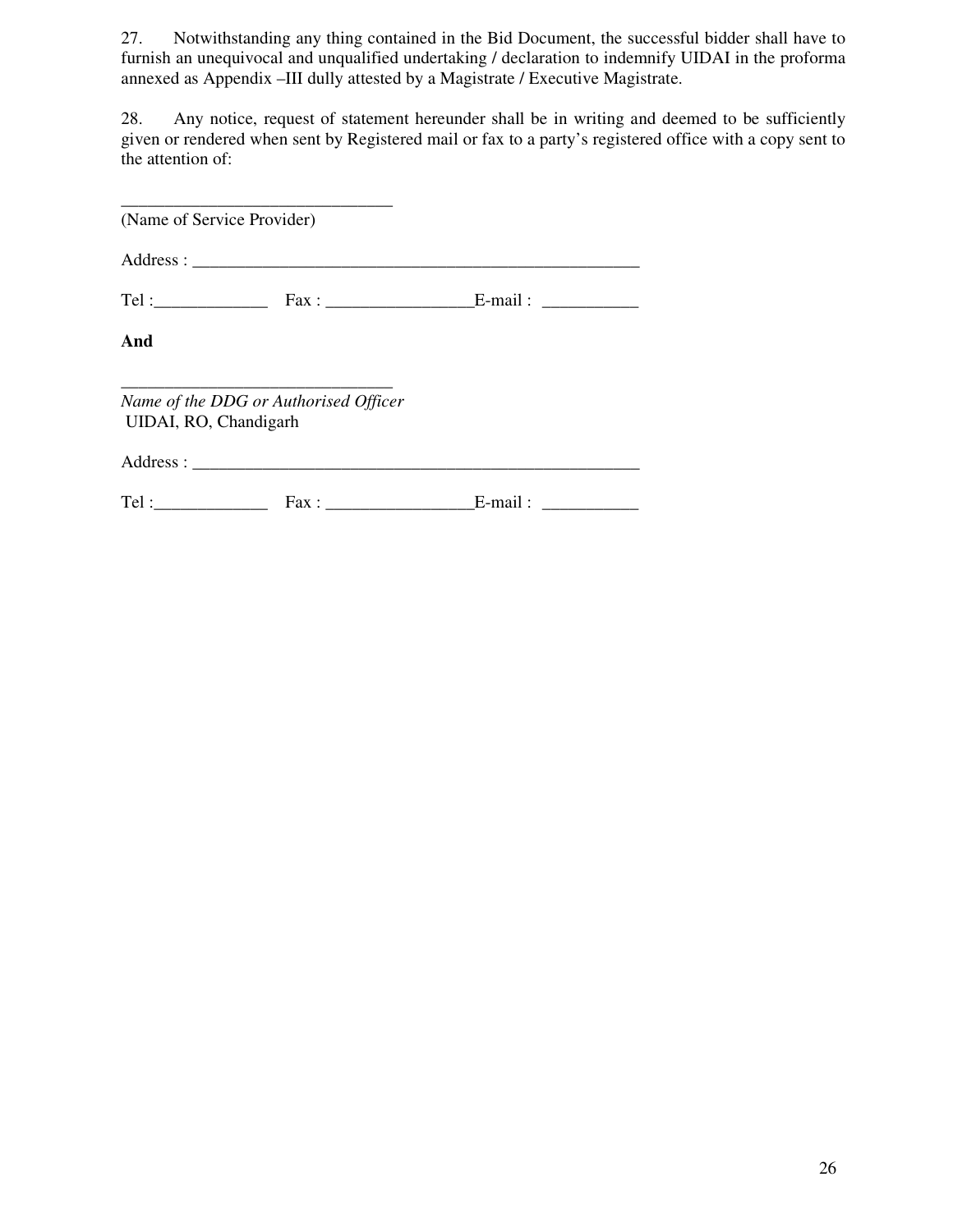Appendix-I - It will comprise the requirement & the approved rates. **Appendix-II- It shall be the declaration regarding relatives not involved in Tender.** 

#### **Appendix-III**

#### **U N D E R T A K I N G**

This deed of undertaking executed on this day of ------------ Two thousand and ------------------ by (Name of sole proprietor/ partner/ Director / authorised representative, the Firm, Company, Trust, Society etc.)--------------------------------------------- S/O **with the set of the set of the set of set of set of said** on behalf of said M/s \_\_\_\_\_\_\_\_\_\_\_\_\_\_\_\_\_\_\_\_\_\_\_\_\_\_\_\_\_\_\_\_\_\_\_ (Name of the Firm, Company, Trust, Society, etc.) having its office at\_\_\_\_\_\_\_\_\_\_\_\_\_\_\_\_\_\_\_\_\_\_\_\_\_\_\_\_\_\_\_\_\_\_\_\_\_\_\_\_ and duly authorised to sign, file and verify present undertaking by the said (Name of the Firm, Company, Trust, Society, etc.) in favour of UIDAI, RO, Chandigarh, an attached office of the Planning Commission, Government of India having its Regional Office of UIDAI, 3-4<sup>th</sup> Floor, SCO 139-141, Sector-17C, Chandigarh hereinafter called UIDAI)(which terms shall mean and include its successors, administrators, heirs and assigns.

 Whereas UIDAI, RO, Chandigarh invited bids for \_\_\_\_\_\_\_\_\_\_\_\_\_\_\_. I/We participated in the bidding process and emerged as successful bidder with respect to Tender No.\_\_\_\_\_\_\_\_\_\_\_\_\_\_\_\_\_\_\_\_\_\_\_\_\_\_\_\_\_\_. I/ We \_\_\_\_\_\_\_\_\_\_\_\_\_\_\_\_\_\_\_\_\_\_\_ acknowledge that I/We \_\_\_\_\_\_\_\_\_\_\_\_\_\_\_\_\_\_\_\_\_\_\_\_\_\_\_\_\_\_\_\_\_\_have fully understood and are aware of the terms & conditions of the Tender/ Contract and do hereby unequivocally and unconditionally undertake and declare that :

- (1) I/ We \_\_\_\_\_\_\_\_\_\_\_\_\_\_\_\_\_\_\_\_\_\_shall comply with all the Rules/ Regulations/ Laws/ Government instructions/ status etc. that are applicable/ will be made applicable and or are aimed to protect the interest of the workers/ employees engaged by me / us in the past and during the course of performance of the contract with UIDAI.
- (ii) I/We shall fully protect, indemnify and hold harmless UIDAI and its employees, officers, Directors, agents or representatives from and against any and all liabilities, losses, actions, judgments, damages, fines, penalties and costs (including legal costs and disbursements ) arising from or relating to: